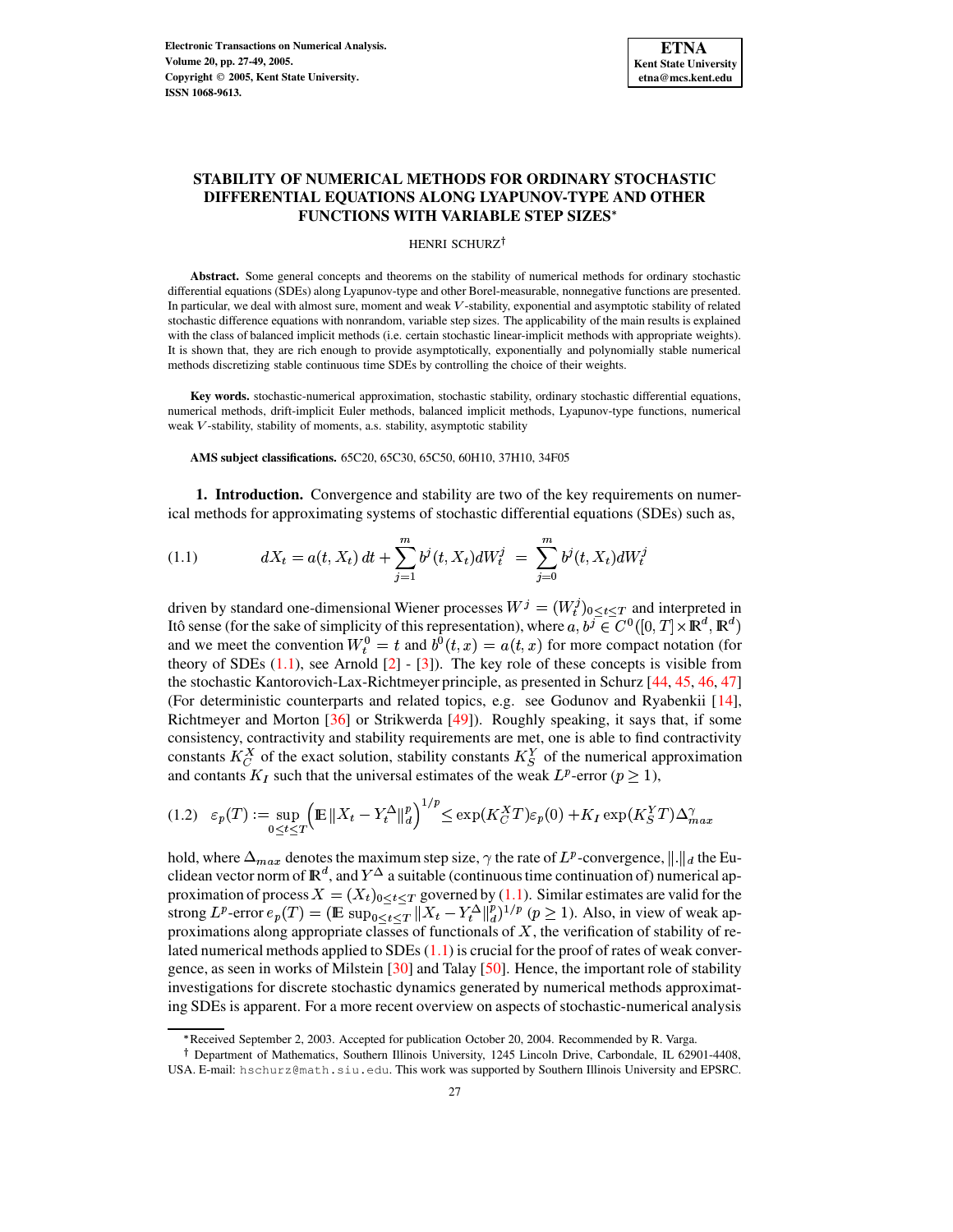and interrelations, see also Artemiev and Averina [\[5\]](#page-21-3) or Schurz [\[44\]](#page-22-0). In passing, for technical reasons, we note that both the solution  $X = (X_t)_{0 \le t \le T}$ , its approximation  $Y^{\Delta} = (Y_n^{\Delta})_{n \in \mathbb{N}}$ and the driving independent Wiener processes  $W^j = (W_t^j)_{0 \le t \le T}$  are defined on complete, filtered probability spaces  $(\Omega, \mathcal{F}, (\mathcal{F}_t)_{0 \le t \le T}, \mathbb{P})$  and  $(\Omega, \mathcal{F}, (\mathcal{F}_n)_{n \in \mathbb{N}}, \mathbb{P})$ , respectively.

This work is a continuation of systematic stability investigations[\[37\]](#page-22-8) - [\[43\]](#page-22-9). Mean square stability of numerical methods for linear SDEs is discussed by many authors, e.g. [\[4\]](#page-21-4), [\[5\]](#page-21-3), [\[8\]](#page-21-5), [\[9\]](#page-21-6), [\[16\]](#page-21-7), [\[17\]](#page-21-8), [\[18\]](#page-21-9), [\[33\]](#page-22-10), [\[35\]](#page-22-11), [\[37\]](#page-22-8) and [\[38\]](#page-22-12), and stochastic stability by [\[6\]](#page-21-10), [\[17\]](#page-21-8), [\[18\]](#page-21-9), [\[7\]](#page-21-11) and [\[30\]](#page-22-6), whereas expectation stability in [\[1\]](#page-21-12), [\[19\]](#page-21-13) and [\[39\]](#page-22-13). Additively noised equations and sta-bility is treated in [\[39\]](#page-22-13). There is a note [\[40\]](#page-22-14) on an invariance property of stochastic  $\theta$ -methods concerning moment stability. Stochastic versions of A-stability are found in [\[5\]](#page-21-3), [\[17\]](#page-21-8), [\[38\]](#page-22-12) and [\[42\]](#page-22-15). Numerical stability exponents are investigated in [\[41\]](#page-22-16). Contractivity and B-stability of stochastic dynamics (including the drift-implicit Euler-Maruyama method) are discussed in  $[38]$ ,  $[41]$  and  $[42]$ . However, most of the forementioned works deal with numerical stability when applied to linear, onedimensional SDEs. Here, we are aiming at a presentation of fairly general theorems to control the qualitative behavior with respect to diverse stability concepts of stochastic numerical methods in  $\mathbb{R}^d$  along certain nonlinear functions (which play a similar and sometimes more general role as Lyapunov functions) when applied to linear and nonlinear test SDEs [\(1.1\)](#page-0-0). As an illustrative example, the class of balanced implicit methods with linear-implicit weights as introduced in  $\lceil 31 \rceil$  is thoroughly treated with respect to several stability issues. It is shown that this class can successfully tackle several problems of asymptotic almost sure and moment stability by the help of Lyapunov-type functions. As a major consequence, our analysis contributes to the understanding of constructing both converging and asymptotically stable numerical methods applied to systems of (nonlinear) SDEs with variable step sizes. However, we will interpret the concept of Lyapunov functions in a very generous manner (i.e. along nonnegative Borel-measurable functions with certain equilibria to evaluate the asymptotic behavior of related numerical dynamics, that is why we use "Lyapunov-type" in our title above) compared to its original definition.

As we go on we note that, there exist an incredible rich literature on stability theory of analytic solutions of SDEs. See, e.g. the books of Arnold [\[2\]](#page-21-0) and [\[3\]](#page-21-1), Hasminskii [\[15\]](#page-21-14) or Mao [\[29\]](#page-21-15) in order to mention a few of them. Our aim is to present a fairly general, but still applicable approach, to the stability analysis of stochastic-numerical methods based on Lyapunov-type or similar functions (or functionals), and we understand this work only as a beginning to carry over some of the key concepts known from analytic theory to fastly expanding field of stochastic-numerical analysis. Here, we are mainly interested to study the stability behavior of the numerical methods by its own dynamics. The through comparison to the behavior of the underlying analytic solution is left to future research due to its enormous complexity and many unsolved related problems.

The paper is organized as follows. In Section 2, we report on results with respect to exponential and asymptotic weak  $V$ -stability along Lyapunov functions  $V$  (i.e. "weak" in the sense of expectations of  $V$ ). Section 3, deals with asymptotic almost sure stability. Thereafter, we introduce the concept of weak  $V$ -stability exponents and study the almost sure stability behavior with their help in Section 4. Finally, section 5, concentrates on fully nonlinear relations involving Lyapunov-type functions and resulting to stability of polynomial type.

**2. Exponential and Asymptotic Weak** V-Stability. One of the weakest requirements of stability is the stability of the first moments. Such a concept for numerical methods is dis-cussed in [\[1\]](#page-21-12). A more general, but still weak concept is given below. Let  $Y_{s,x}(t)$ , denote the continuous one-step representation of the numerical method  $Y = (Y_n)_{n \in \mathbb{N}}$  along discretizations  $0 = t_0 \le t_1 \le ... \le t_{n_T} = T$  of time-intervals  $[0, T]$ , i.e.  $Y_{s,x}(t)$  is the value of the numerical approximation at time  $t \in [s, T] \subseteq [0, T]$ , started at the value x at time  $s \in [0, T)$ .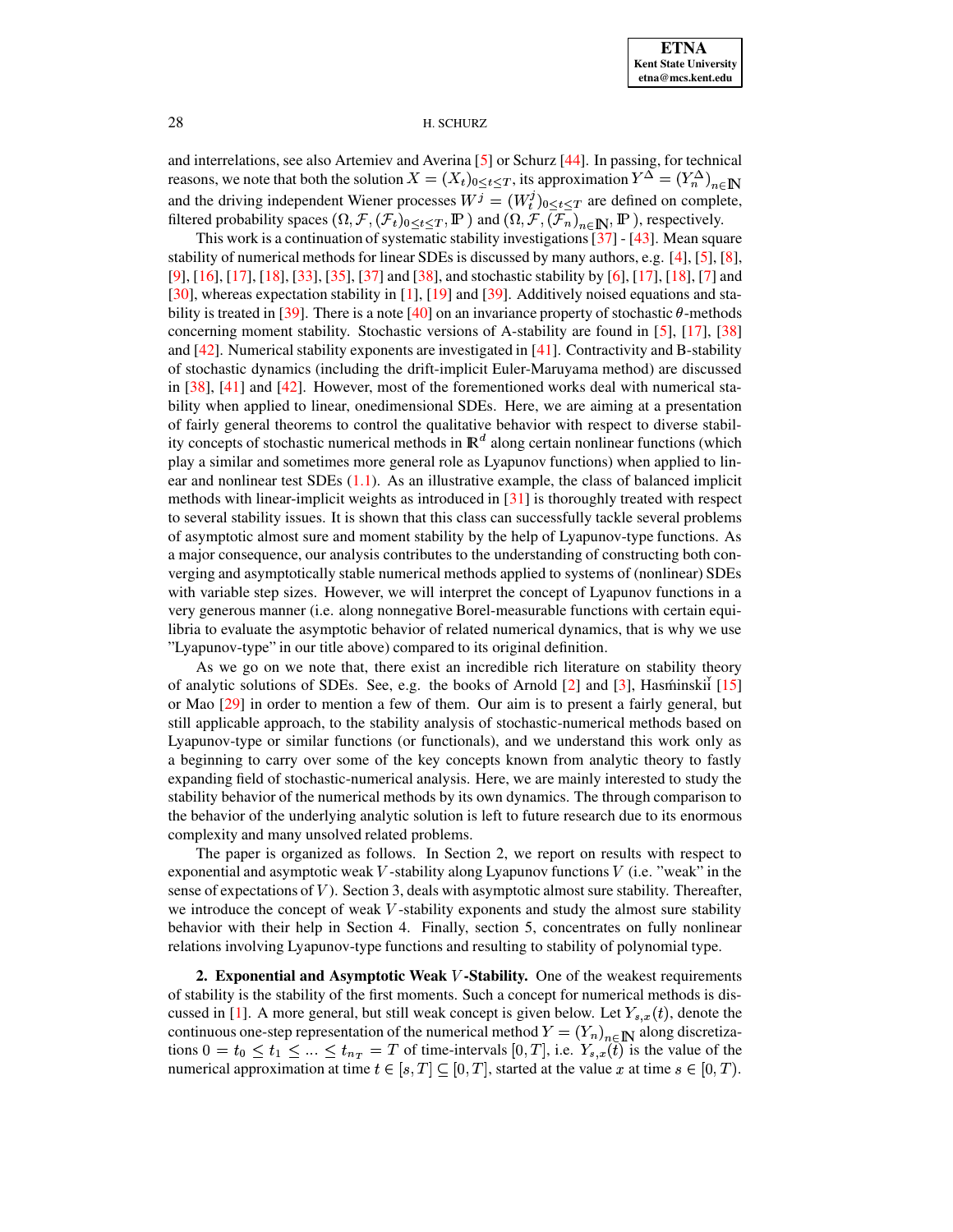**ETNA Kent State University etna@mcs.kent.edu**

### STABILITY OF NUMERICAL METHODS FOR SDES ALONG FUNCTIONALS 29

**2.1. Definition and general theorems.** For simplicity, interpret the discrete time numerical method Y as a sequence of values  $Y_n$ , along a given adapted discretization of the interval  $[0, T]$ . We shall also take into account certain standard continuations of those discrete methods to associated continuous time approximations constructed along the adapted sequences of nondecreasing instants  $t_n \in [0, T]$  and coinciding with the values  $Y_n$  at those instants  $t_n$  wherever it is convenient (for simple examples, see below). Let  $\mathcal{B}(S)$ , denote the  $\sigma$ -algebra of Borel sets of inscribed set S, and  $\mu$  the Lebesgue-measure.

DEFINITION 2.1. A random sequence  $Y = (Y_n)_{n \in \mathbb{N}}$  of real-valued random variables  $Y_n : (\Omega, \mathcal{F}_n, \mathbb{P}) \to (\mathbb{R}^d, \mathcal{B}(\mathbb{R}^d))$  is called **asymptotically weakly** V-stable for a nonnegative, Borel-measurable function  $V:[t_0,T)\times I\!\!R^d\rightarrow I\!\!R^1_+$  if,

$$
\lim_{t_n \to T-} \underline{E} V(t_n, Y_n) = 0
$$

for all finite initial values  $Y_0$  with  $E V(t_0, Y_0) < +\infty$ . Moreover, Y is said to be **exponen-** $\bf{t}$ ially  $\bf{weak}$ ly  $V$  -stable *for a nonnegative, Borel-measurable function*  $V:[t_0,T)\!\times\! \mathbb{R}^d\to\mathbb{R}_+^1$ if there exist functions  $K_S : [0,T) \to \mathbb{R}^1 \in L^1_{loc}([0,T), \mathcal{B}([0,T)), \mu)$  and real constants  $\delta_0$ *such that,*

<span id="page-2-0"></span>*IE* 3 { [- { "9¦ { <sup>6</sup> `§bed<sup>W</sup> X?<sup>E</sup> !{ e!{ Z¨{ ^ { [{ (2.2)

for all finite random variables  $Y_n$  which are  $({\mathcal F}_n, {\mathcal B}(I\!\!R^d))$ -measurable and all  $({\mathcal F}_n)$ *predictable discretizations*  $(t_n)_{n=0,1,\dots,n_T-1}$  of  $[0,T]$  with  $\Delta_{max} \leq \delta_0$ . If  $V(x) = ||x||_d^p$ *in the above statements then* Y *is called* **exponentially** p-th mean stable (*in particular, if*  $p = 2$  *then* **exponentially mean square stable***)*.

*Note:* The terminologies "asymptotic" and "exponential stability" are interpreted in a fairly wide sense. We incorporate the limit behavior on finite time-intervals  $[0, T]$  too, since there are examples such as, the numerical simulation of Brownian bridges, (see e.g. Schurz [\[38\]](#page-22-12)) where the precise limit behavior at the boundaries on finite time-intervals  $[0, T]$  is required on its approximation (or more general in boundary value problems). Moreover, we also allow to observe exponentially increasing behavior by the concept of "exponential stability" in contrast to continuous time standard definitions. The main observation for the term "exponential" is that the numerical method allows estimates of the form  $(2.2)$ , and hence the behavior of its stability function  $K_S$  on  $[0, T]$  will mainly determine its limit behavior as seen below. Only the additional words "asymptotic stability" or "asymptotically stable" are exclusively reserved for the convergence of related functional to 0 throughout this paper.

<span id="page-2-1"></span>THEOREM 2.2. *Assume that the numerical method* [ *constructed along any nonrandom time-discretization of*  $[0, T]$  *with maximum step size*  $\Delta_{max} \leq \delta_0$  *is exponentially weakly*  $V$  -stable with  $\delta_0$  and nonrandom stability function  $K_S$  on  $[0,T]$ . Then,  $\forall n=1,2,...,n_T,$ 

<span id="page-2-2"></span>(2.3) 
$$
\mathbb{E} V(t_n, Y_n) \leq \exp \Big( \sum_{k=0}^{n-1} K_S(t_k) \Delta_k \Big) \mathbb{E} V(0, y_0),
$$

(2.4) 
$$
\sup_{0 \leq t \leq T} E V(t, Y_{0, y_0}(t)) \leq \exp \left( \sum_{k=0}^{n_T - 1} [K_S(t_k)]_+ \Delta_k \right) E V(0, y_0)
$$

where  $[.]_+$  denotes the positive part of the inscribed expression. Moreover, if Y is a continu*ous time numerical method and*  $K_S$  *is its nonrandom stability constant* (*i.e.*  $K_S$ =constant on  $[0, T]$  *then,* 

<span id="page-2-3"></span>(2.5) 
$$
\mathbb{E} V(t, Y_{0,y_0}(t)) \leq \exp(K_S t) \mathbb{E} V(0,y_0),
$$

(2.6) 
$$
\sup_{0 \leq t \leq T} \mathbb{E} V(t, Y_{0, y_0}(t)) \leq \exp([K_S]_+ T) \mathbb{E} V(0, y_0).
$$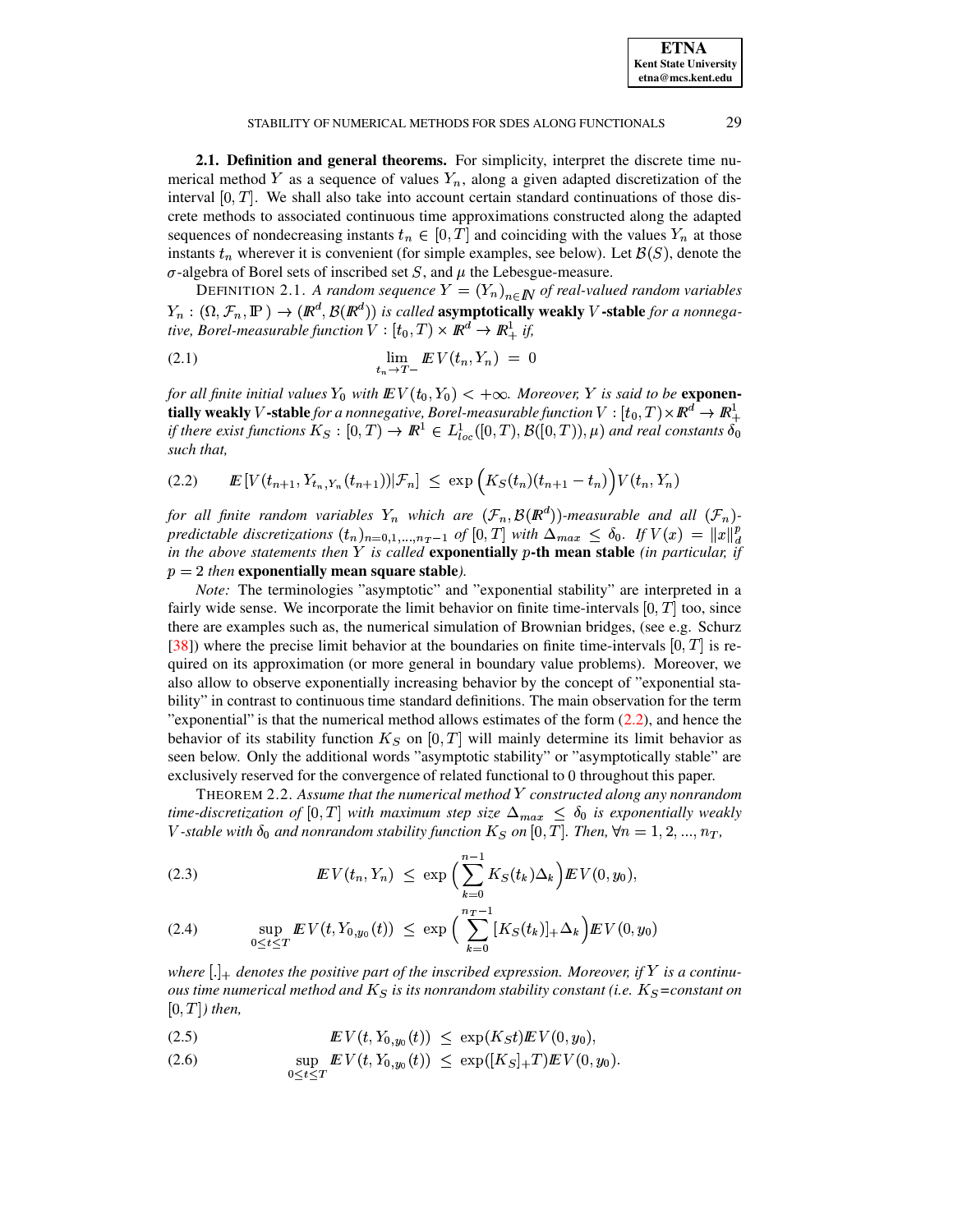*Proof.* Suppose that  $t_k \leq t \leq t_{k+1}$  with  $\Delta_k \leq \delta_0$ . If  $\mathbb{E} V(0, y_0) = +\infty$  then there is nothing to prove. Now, suppose that  $\mathbb{E} V(0, y_0) < +\infty$ . We may confine ourselves to the case when  $K_S$  is a nonrandom constant on [0, T] and Y is a continuous time numerical method constructed along the adapted nondecreasing instants  $t_n \in [0, T]$  since the proofsteps are very similar. Using elementary properties of conditional expectations, we estimate,

$$
\mathbb{E} V(t, Y_{0, y_0}(t)) = \mathbb{E} \mathbb{E} [V(t, Y_{t_k, Y_k}(t)) | \mathcal{F}_{t_k}]
$$
  
\n
$$
\leq \exp(K_S(t - t_k)) \cdot \mathbb{E} V(t_k, Y_k) = \exp(K_S(t - t_k)) \cdot \mathbb{E} V(t_k, Y_{t_{k-1}, Y_{k-1}}(t_k)) \leq ...
$$
  
\n
$$
\leq \exp(K_St) \cdot \mathbb{E} V(0, y_0) \leq \exp([K_S]_+ t) \cdot \mathbb{E} V(0, y_0) \leq \exp([K_S]_+ T) \cdot \mathbb{E} V(0, y_0)
$$

 $\Box$ by induction. Hence, taking the supremum confirms the claim of Theorem [2.2.](#page-2-1)

COROLLARY 2.3. Assume that, the numerical method  $Y$  constructed along any non*random time-discretization of*  $[0, +\infty)$  *with maximum step size*  $\Delta_{max} \leq \delta_0$  *is exponentially weakly V*-stable with constant  $\delta_0$  and nonrandom Lesbesgue-integrable stability function  $K_S \in L^1_{loc}([0,+\infty), \mathcal{B}([0,+\infty)), \mu)$  satisfying,

(2.7) 
$$
\sum_{k=0}^{+\infty} K_S(t_k) \Delta_k = -\infty.
$$

Then,  $Y$  using nonrandom step sizes  $\left(\Delta_k\right)_{k\in I\!\!N}$  is asymptotically weakly V-stable.

*Proof.* Obvious application of Theorem [2.2](#page-2-1) with inequality [\(2.3\)](#page-2-2) and taking the limit  $n \to +\infty$ . O

**2.2. The example of balanced implicit methods.** A fairly easy example of numerical methods for systems of SDEs  $(1.1)$ , is given by the class of balanced implicit methods (BIMs), as introduced by Milstein, Platen and Schurz [\[31\]](#page-22-17) and studied in Schurz [\[38\]](#page-22-12), [\[43\]](#page-22-9). These methods follow the iteration scheme,

<span id="page-3-0"></span>
$$
(2.8) \tY_{k+1} = Y_k + \sum_{j=0}^{m} b^j(t_k, Y_k) \Delta W_k^j + \sum_{j=0}^{m} c^j(t_k, Y_k) |\Delta W_k^j| (Y_k - Y_{k+1})
$$

where  $\Delta W_k^j = W_{t_{k+1}}^j - W_{t_k}^j$ ,  $c^j \in C^0([0,T] \times \mathbb{R}^d, \mathbb{R}^{d \times d})$  (Recall the convention  $W_t^0 = t$ and  $b^0(t, x) = a(t, x)$ ). BIMs [\(2.8\)](#page-3-0) possess the **one-step representations** 

<span id="page-3-1"></span>(2.9) 
$$
Y_{s,y}(t) = y + M_{s,y}^{-1}(t) \sum_{j=0}^{m} b^{j}(s,y) (W_{t}^{j} - W_{s}^{j}) \text{ with}
$$

(2.10) 
$$
M_{s,y}(t) = I_d + \sum_{j=0}^{m} c^j(s,y) |W_t^j - W_s^j|
$$

while assuming the existence of  $M_{s,u}^{-1}(t)$  for all  $0 \le t - s \le \delta_0 \le T$  and all  $y \in \mathbb{R}^d$  and all  $s, t \in [0, T]$ , where  $I_d$  denotes the  $d \times d$  unit matrix of  $\mathbb{R}^{d \times d}$ . Mean square convergence : of these linear-implicit methods with rate 0.5 (as the standard Euler-Maruyama methods) has been proven in [\[31\]](#page-22-17) provided that the coefficients  $b<sup>j</sup>$  are Lipschitz-continuous and the weights <sup>j</sup> guarantee the uniform boundedness of  $M^{-1}$ . Using the one-step representation [\(2.9\)](#page-3-1), the **continuous polygonal representation** of the scheme [\(2.8\)](#page-3-0) can recursively be written as,

$$
(2.11) \ Y_{0,y_0}(t) = Y_k + M_{t_k,Y_k}^{-1}(t) \sum_{j=0}^{m} b^j(t_k,Y_k)(W_t^j - W_{t_k}^j) \quad \text{if} \quad t_k \le t \le t_{k+1}
$$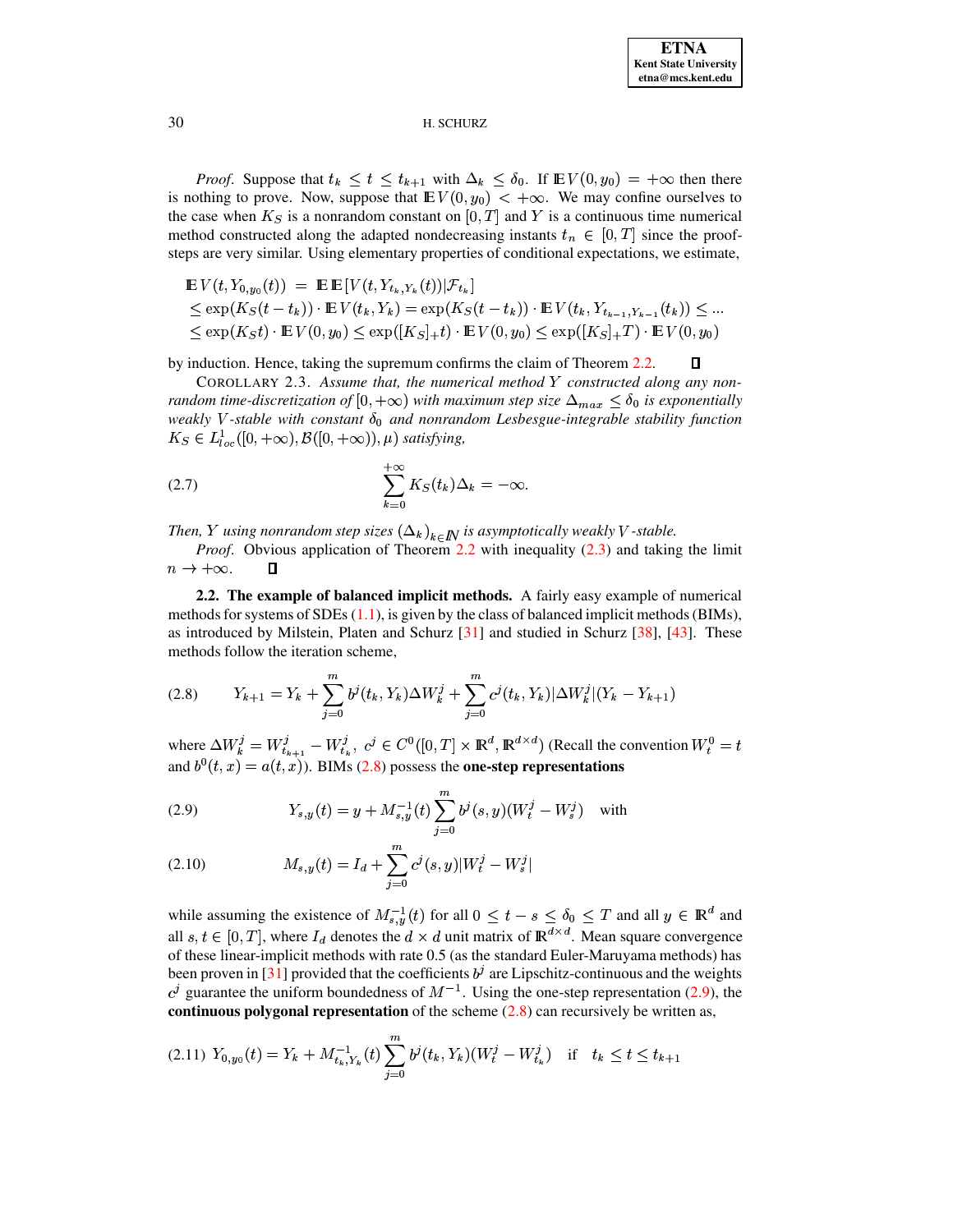for all times  $t \in [0, T]$ , started at  $Y_0 = Y_{0, y_0}(t_0) = y_0 \in \mathbb{R}^d$ , where we have the identity  $Y_{0,y_0}(t_{k+1}) = Y_{t_k,Y_k}(t_{k+1}) = Y_{k+1}$  for all  $k = 0, 1, ..., n_T - 1$ . Let  $\| \cdot \|_{d \times d}$  denote a matrix norm which is compatible with the Euclidean vector norm  $\|\cdot\|_d$  on  $\mathbb{R}^d$ .

THEOREM 2.4. Let  $\delta_0 \leq \min(1,T)$  and  $b^j(t,x) = A^j(t,x)x$ . Assume that the stochastic process  $X = (X_t)_{0 \le t \le T}$  satisfies (a.s.) the Itô SDE

<span id="page-4-0"></span>(2.12) 
$$
dX_t = A^0(t, X_t)X_t dt + \sum_{j=1}^m A^j(t, X_t)X_t dW_t^j,
$$

with nonrandom  $\mathbb{R}^{d \times d}$ -valued matrix coefficients  $A^j$  of Caratheodory-type and there are real constants  $K_M^S$  and  $K_B^j$  satisfying  $\forall t, s \in [0, T] : 0 \le t - s \le \delta_0 \ \forall x \in \mathbb{R}^d$ 

<span id="page-4-2"></span>
$$
(2.13) \|A^{j}(t,x)\|_{d\times d} \leq K_{B}^{j}, \quad \|(I_{d}-A^{0}(t,x)(t-s))^{-1}\|_{d\times d} \leq \exp(K_{M}^{S}(t-s))
$$

Then the drift-implicit BIMs (2.8) applied to SDE (2.12) with weights  $c^0(t, x) = -A^0(t, x)$ and  $c^{j}(t, x) = \mathcal{O}(j = 1, 2, ..., m)$ , and step sizes

$$
(2.14) \qquad \Delta_k \le \Delta_{max} \le \delta_0 < \min\left\{1, T, \frac{1}{mp(p-1)(K_B^j)^2} : j = 1, 2, ..., m\right\}
$$

are exponentially p-th mean stable with  $p \geq 2$  and stability constant

<span id="page-4-1"></span>
$$
(2.15) \tK_S^{(p)} \le p \cdot \left( m \frac{p-1}{2} \sum_{j=1}^m \frac{(K_B^j)^2}{1 - mp(p-1)(K_B^j)^2 \Delta_{max}} + K_M^S \right)
$$

and they satisfy global p-th mean stability estimates (2.5) and (2.6) for  $p \ge 2$ .

*Proof.* Suppose that  $\delta_0 \le \min(1, T)$ . Recall that  $0 \le t - s \le \delta_0 \le \min(1, T)$ . Let  $Z(s)$ , be any  $(\mathcal{F}_s, \mathcal{B}(\mathbb{R}^d))$ -measurable random variable. Define the auxiliary quantities  $M_{s,x}(t) = I_d - A^0(t, x)(t - s)$  and  $\gamma = \sqrt{1/(p-1)}$ . Then,

$$
\mathbb{E} [\|Y_{s,Z(s)}(t)\|_{d}^{p}|\mathcal{F}_{s}] = \mathbb{E} [\|Z(s) + M_{s,Z(s)}^{-1}(t)\sum_{j=0}^{m} b^{j}(s, Z(s))(W_{t}^{j} - W_{s}^{j})\|_{d}^{p}|\mathcal{F}_{s}]
$$
\n
$$
= \mathbb{E} [\|M_{s,Z(s)}^{-1}(t)\Big(I_{d} + \sum_{j=1}^{m} A^{j}(s, Z(s))(W_{t}^{j} - W_{s}^{j})\Big)Z(s)\|_{d}^{p}|\mathcal{F}_{s}]
$$
\n
$$
\leq \exp(pK_{M}^{S}(t-s))\|Z(s)\|_{d}^{p} \mathbb{E} [\|I_{d} + \sum_{j=1}^{m} A^{j}(s, Z(s))(W_{t}^{j} - W_{s}^{j})\|_{d\times d}^{p}|\mathcal{F}_{s}]
$$
\n
$$
= \exp(pK_{M}^{S}(t-s))\|Z(s)\|_{d}^{p} \mathbb{E} [\|I_{d} + \sum_{j=1}^{m} A^{j}(s, z)(W_{t}^{j} - W_{s}^{j})\|_{d\times d}^{p}]_{z=Z(s)}.
$$

Now, the expectation part at the right hand side is treated as follows. By using an elementary inequality originating from Clarkson  $[12]$  and Beckner  $[10]$  applied to the Banach space of random matrices with uniformly  $L^p$ -integrable coefficients (see Lemma 2.5 in Section 2.3 below) one finds that,

$$
\mathbb{E} \left[ \|I_d + \sum_{j=1}^m A^j(s, z)(W_t^j - W_s^j) \|_{d \times d}^p \right]_{z = Z(s)}
$$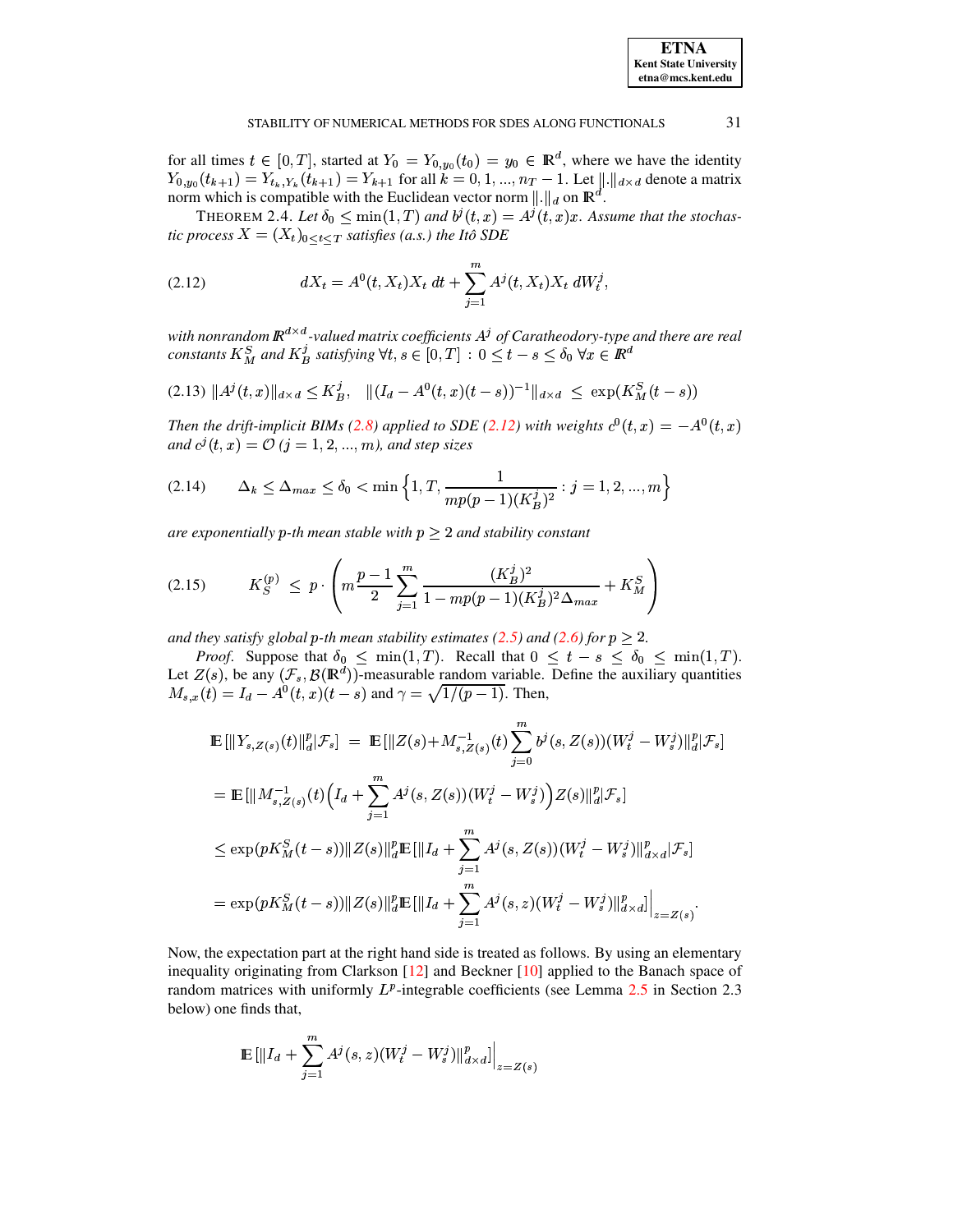$$
= \frac{1}{2} \mathbb{E} \left[ \left\| I_d + \gamma \frac{1}{\gamma} \sum_{j=1}^m A^j(s, z) (W_t^j - W_s^j) \right\|_{d \times d}^p \right]_{z = Z(s)} +
$$
  
+ 
$$
\frac{1}{2} \mathbb{E} \left[ \left\| I_d - \gamma \frac{1}{\gamma} \sum_{j=1}^m A^j(s, z) (W_t^j - W_s^j) \right\|_{d \times d}^p \right|_{z = Z(s)}
$$
  

$$
\leq \mathbb{E} \left( 1 + m \frac{1}{\gamma^2} \sum_{j=1}^m \| A^j(s, Z(s)) \|_{d \times d}^2 (W_t^j - W_s^j)^2 \right)^{p/2}
$$
  

$$
\leq \mathbb{E} \left( 1 + m(p-1) \sum_{j=1}^m (K_B^j)^2 (W_t^j - W_s^j)^2 \right)^{p/2}
$$
  

$$
\leq \prod_{j=1}^m \mathbb{E} \exp \left( \frac{1}{2} m p(p-1) (K_B^j)^2 (W_t^j - W_s^j)^2 \right)
$$
  

$$
\leq \exp \left( m \frac{p(p-1)}{2} \sum_{j=1}^m \frac{(K_B^j)^2}{1 - m p(p-1) (K_B^j)^2 \Delta_{max}} (t - s) \right)
$$

for  $0 \leq t - s \leq \Delta_{max} \leq \delta_0 < \min(1, T, 1/[mp(p-1)(K_B^j)^2])$ . Exploiting this fact after returning to the original estimation yields

$$
\mathbb{E} \left[ \|Y_{s,Z(s)}(t)\|_{d}^{p} | \mathcal{F}_{s} \right] \le \exp \left( p \left[ m \frac{p-1}{2} \sum_{j=1}^{m} \frac{(K_{B}^{j})^{2}}{1 - m p (p-1) (K_{B}^{j})^{2} \Delta_{max}} + K_{M}^{S} \right] (t-s) \right) \cdot \|Z(s)\|_{d}^{p}
$$

Therefore, the BIMs (2.8) are exponentially p-th mean stable for  $p \ge 2$ . It obviously remains to apply Theorem 2.2 in order to complete the proof with  $K_S^{(p)}$  as in (2.15).  $\Box$ 

*Remark*. Interestingly, we gain asymptotic  $p$ -th mean stability of BIMs provided that  $K_M^S < -m(p-1) \sum_{i=1}^m (K_B^j)^2/2$  and sufficiently small step sizes. For example, compare with the one<br>dimensional analytic case  $dX_t = \alpha X_t dt + \sigma X_t dW_t$  when asymptotic stability of p-th moments can be established under the condition  $\alpha + (p-1)\sigma^2/2 < 0$ . In passing, one can also show that, the presence of negative semidefinite matrices  $A<sup>0</sup>$  in its drift leads to stabilizing effects on the moments of related SDEs  $(2.12)$ . So some "coincidence" between analytic and numerical behavior is observed. Conditions  $(2.13)$  can be guaranteed for negative semidefinite matrices  $A^0$  and uniformly bounded  $A^j$  for  $j = 1, 2, ..., m$ . For practical implementation, one may also take the stabilizing, negative semidefinite part of  $A<sup>0</sup>$  as weight matrix  $c^0$  instead of the entire structure of  $A^0$ . As seen, drift-implicitness in BIMs (2.8) is sufficient to ensure  $p$ -th mean stability - a fact which  $[38]$  has already noted for linear systems with  $p = 2$ .

**2.3. Exponential**  $(1 + ||x||^2)^{p/2}$ -stability. The stability of numerical methods with respect to Lyapunov functions  $V(x) = (1 + ||x||_d^2)^{p/2}$  is commonly used to prove convergence (i.p. in the weak sense) of numerical methods. We will discuss this issue with the example of balanced implicit methods. For this purpose, we need a series of auxiliary lemmas.

2.3.1. Three auxiliary lemmas. We begin with a random version of Clarkson-Beckner *inequality* (which even holds for each  $\omega \in \Omega$ , see proof below).

<span id="page-5-0"></span>LEMMA 2.5. Let X, Y be two elements of a (random) Hilbert space  $(H, < ., .>_H)$ equipped with its scalar product  $\langle \cdot, \cdot \rangle_H$ ,  $\mathbb{R}^1$  as its set of scalars and naturally induced *norm*  $||Z||_H = (\langle Z, Z \rangle_H)^{1/2}$ . Assume that,

$$
I\!\!E\left[\|X\|_{H}^{p}+\|Y\|_{H}^{p}\right]<+\infty
$$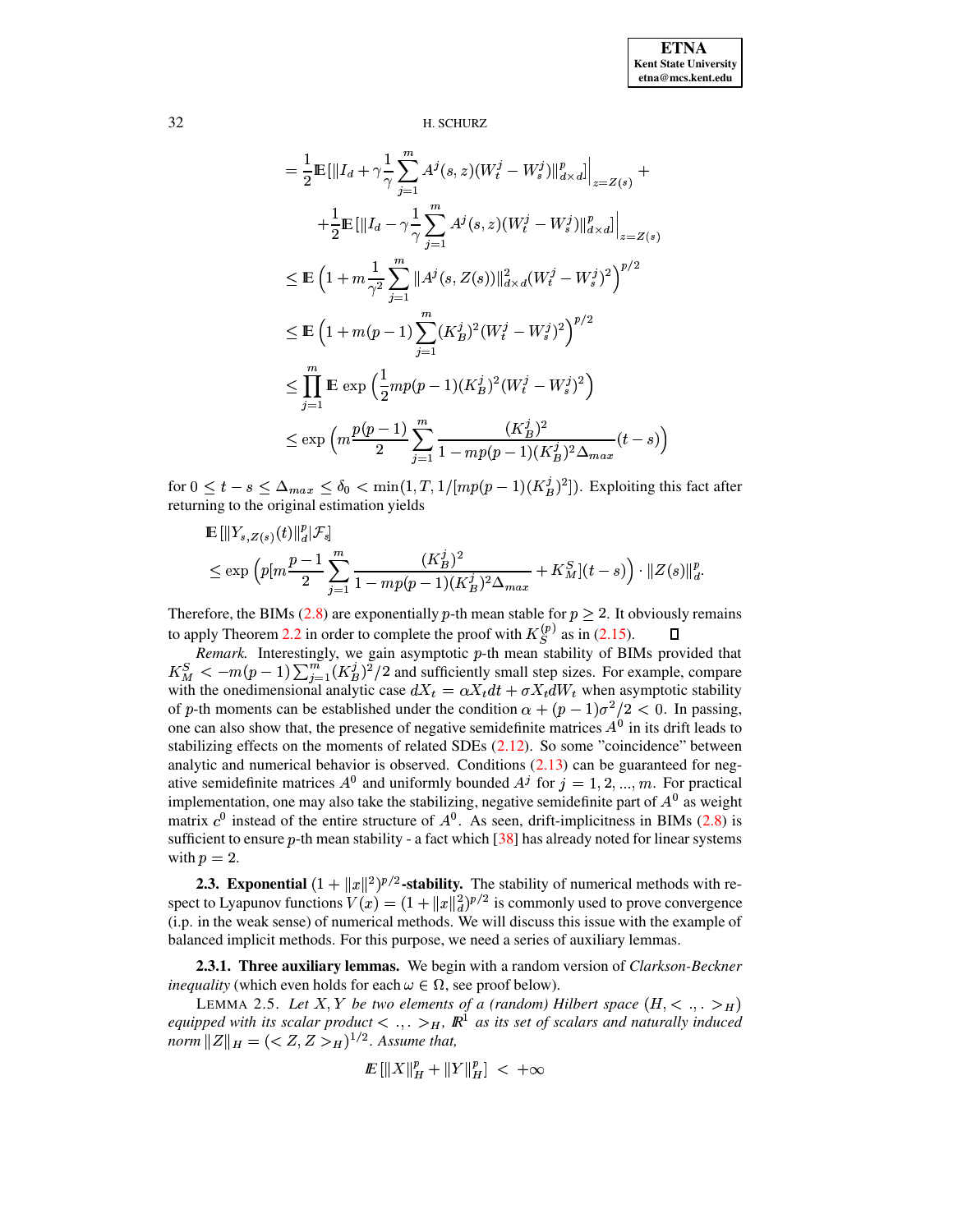for a  $p \geq 2$ . Then, for that  $p \geq 2$ , we  $\omega$ -wisely have

$$
\frac{\|X+Y\|_{H}^{p}+\|X-Y\|_{H}^{p}}{2} ~\leq ~ \Big( \min\{\|X\|_{H}^{2}+(p-1)\|Y\|_{H}^{2}, \|Y\|_{H}^{2}+(p-1)\|X\|_{H}^{2}\} \Big)^{p/2}
$$

and hence moment-wisely

<span id="page-6-0"></span>
$$
\frac{\mathbb{E} \|X + Y\|_{H}^{p} + \mathbb{E} \|X - Y\|_{H}^{p}}{2}
$$
\n
$$
(2.16) \leq \mathbb{E} \left( \min \{ \|X\|_{H}^{2} + (p-1) \|Y\|_{H}^{2}, \|Y\|_{H}^{2} + (p-1) \|X\|_{H}^{2} \} \right)^{p/2}.
$$

*Proof.* Define  $B := \{X \in (H, \langle \cdot, \cdot \rangle_H) : ||X||_B^p = \mathbb{E}(||X||_H^p) \langle \cdot + \infty \rangle\}$ . Then  $(B, ||.||_B)$  forms a Banach space as a subset of H. Suppose that  $X, Y \in B \cap H$ . Set  $\gamma = 1/\sqrt{p-1}, z_1 = X + \sqrt{p-1}Y, z_2 = X - \sqrt{p-1}Y, u_1 = (\|z_1\|_H + \|z_2\|_H)/2$ and  $u_2 = ||z_1||_H - ||z_2||_H / 2$ . Then, Clarkson-Beckner inequality from [12] and [10] which says that,

$$
\Big(\frac{|1+u|^q+|1-u|^q}{2}\Big)^{\!\!1/q}\leq\Big(\frac{|1+\sqrt{(q-1)/(p-1)}u|^p+|1-\sqrt{(q-1)/(p-1)}u|^p}{2}\Big)^{\!\!1/p}
$$

for all numbers  $u \geq 0, 1 < p \leq q$  and parallelogram identity on Hilbert spaces imply that

$$
\begin{split} &\Big( \frac{\|X+Y\|_H^p+\|X-Y\|_H^p}{2} \Big)^{1/p} \ = \ \Big( \frac{\|X+\gamma \frac{1}{\gamma}Y\|_H^p+\|X-\gamma \frac{1}{\gamma}Y\|_H^p}{2} \Big)^{1/p} \\ & \leq \Big( \frac{((1+\gamma)\|z_1\|_H/2+(1-\gamma)\|z_2\|_H/2)^p+((1-\gamma)\|z_1\|_H/2+(1+\gamma)\|z_2\|_H/2)^p}{2} \Big)^{1/p} \\ & = \Big( \frac{|u_1+\gamma u_2|^p+|u_1-\gamma u_2|^p}{2} \Big)^{1/p} \ \leq \ \Big( \frac{|u_1+u_2|^2+|u_1-u_2|^2}{2} \Big)^{1/2} \\ & = \Big( \frac{\|z_1\|_H^2+\|z_2\|_H^2}{2} \Big)^{1/2} \ = \ \Big( \|X\|_H^2+(p-1)\|Y\|_H^2 \Big)^{1/2}. \end{split}
$$

Now, it remains to exploit the symmetry of the above expressions with respect to  $X$  and  $Y$ and to take the p-th power and expectation in order to arrive at  $(2.16)$ . Thus, the proof is complete.  $\Box$ 

Second, observe the following property of moments of Gaussian exponentials. LEMMA 2.6. Assume that  $X \in \mathcal{N}(0, \Delta)$ . Then

<span id="page-6-1"></span>
$$
(2.17) \ \ \forall \sigma \in \left(-\frac{1}{\sqrt{2\Delta}}, \frac{1}{\sqrt{2\Delta}}\right) \quad \mathbf{E} \exp\left(\sigma^2 X^2\right) \ \leq \ \frac{1}{\sqrt{1 - 2\sigma^2 \Delta}} \ \leq \ \exp\left(\frac{\sigma^2 \Delta}{1 - 2\sigma^2 \Delta}\right).
$$

*Proof.* Define  $\xi = X/\sqrt{\Delta}$ . Note that  $\xi \in \mathcal{N}(0, 1)$ . Calculate

$$
\mathbb{E} \exp(\sigma^2 X^2) = \mathbb{E} \exp(\sigma^2 \Delta \xi^2) = \frac{1}{\sqrt{2\pi}} \int_{-\infty}^{+\infty} \exp\left(\sigma^2 \Delta x^2 - \frac{x^2}{2}\right) dx
$$

$$
= \frac{1}{\sqrt{2\pi}} \int_{-\infty}^{+\infty} \exp\left(-\left(1 - 2\sigma^2 \Delta\right)\frac{x^2}{2}\right) dx = \frac{1}{\sqrt{1 - 2\sigma^2 \Delta}} \le \exp\left(\frac{\sigma^2 \Delta}{1 - 2\sigma^2 \Delta}\right)
$$

using the elementary inequality  $1/(1-z) \le \exp(z/(1-z))$  for  $z = 2\sigma^2 \Delta < 1$ . Thus, the proof is complete.  $\Box$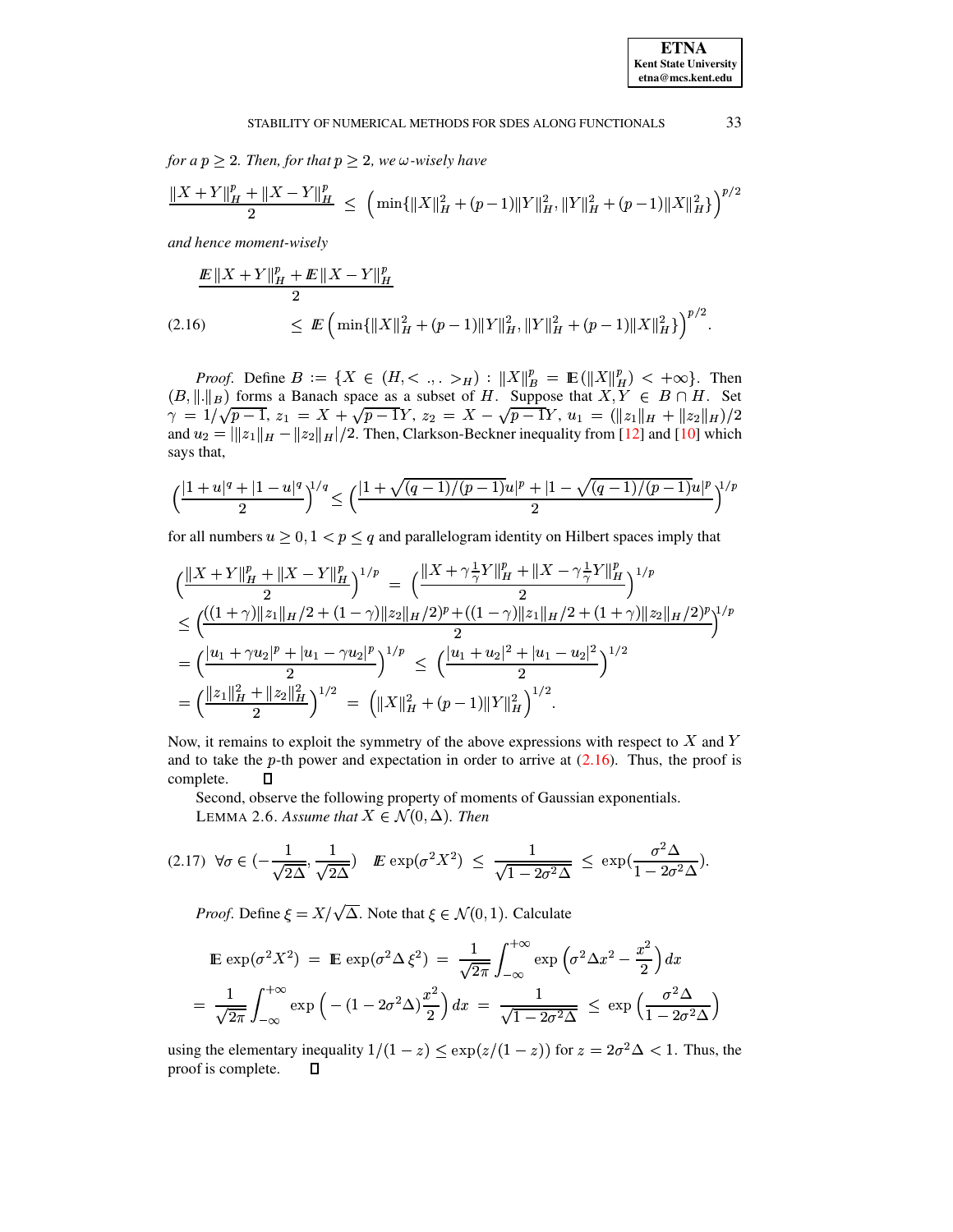Third, linear-polynomial boundedness of Lipschitz continuous functions can be established too. Let  $C^0_{b(\kappa)}([0,T] \times \mathbb{R}^d, \mathbb{R}^l)$  denote the set of all continuous functions  $f$ :  $[0, T] \times \mathbb{R}^d \to \mathbb{R}^l$  which are uniformly polynomially bounded such that

$$
\forall t \in [0, T] \,\forall x \in \mathbb{R}^d \quad \|f(t, x)\|_{l} \leq K_f \cdot (1 + \|x\|_{d}^{\kappa}),
$$

where  $K_f \geq 0$  and  $\kappa \geq 0$  are appropriate real constants.  $(f : [0, T] \times \mathbb{R}^d \to \mathbb{R}^l$  is called linear-polynomial bounded if it is uniformly polynomially bounded with  $\kappa = 1$ .)

LEMMA 2.7. *Assume that*  $f \in C_{b(\kappa)}^0([0, T] \times \mathbb{R}^d, \mathbb{R}^l)$  with constants  $\kappa \geq 0$  and  $K_f$  is *uniformly Lipschitz continuous with constant*  $K_L$ , *i.e.* 

$$
(2.18) \t\t \forall t \in [0, T] \ \forall x, y \in \mathbb{R}^d \quad \|f(t, x) - f(t, y)\|_{l} \le K_L \|x - y\|_{d}.
$$

Then, there exist real constants  $K_{b(p)} = K_{b(p)}(p,T,K_f,K_L)$  such that  $\forall t \in [0,T]$ 

$$
(2.19)\,\forall x \in \mathbb{R}^d \quad \|f(t,x)\|_{l} \leq 2^{-(p-1)/p}K_{b(p)} \cdot (1 + \|x\|_{d}) \leq K_{b(p)} \cdot (1 + \|x\|_{d}^p)^{1/p}
$$

for all  $p \geq 1$ , where the real constants  $K_{b(p)}$  can be estimated by

<span id="page-7-0"></span>
$$
(2.20) \t\t 0 \leq K_{b(p)} \leq 2^{(p-1)/p} \cdot \max\{K_f, K_L\}.
$$

*Proof.* While using triangle and Hölder inequalities, estimate

$$
0 \leq ||f(t,x)||_l \leq ||f(t,0)||_l + ||f(t,x) - f(t,0)||_l \leq K_f + K_L ||x||_d
$$
  

$$
\leq \max\{K_f, K_L\}(1 + ||x||_d) \leq 2^{(p-1)/p} \max\{K_f, K_L\}(1 + ||x||_q^p)^{1/p}.
$$

Therefore, constant  $K_{b(p)}$  can be chosen as in [\(2.20\)](#page-7-0). Thus, the proof is complete.

*Remark.* In fact, it suffices that  $\sup_{0 \le t \le T} ||f(t, x_*)||_1 < +\infty$  for some  $x_* \in \mathbb{R}^d$  and f is Lipschitz continuous in  $x \in \mathbb{R}^d$  with constant  $K_L(t)$  which is uniformly bounded with respect to  $t \in [0, T]$ . However,  $K_{b(p)}$  may depend on  $\kappa$  too.

**2.3.2.** Exponential weak  $(1+\|x\|_d^2)^{p/2}$ -stabil with both variable or constant step sizes  $\Delta_k \leq \Delta_{max}$  where  $\Delta_{max}$  sufficiently small. Uni- $/2$ -stability of BIMs  $(2.8)$ . Consider BIMs  $(2.8)$ form boundedness of  $p$ -th moments of these methods can be established as follows.

THEOREM 2.8. Let  $p = 2\kappa$  and  $\kappa \in \mathbb{N} \setminus \{0\}$ . Assume that BIMs [\(2.8\)](#page-3-0) with nonrandom step sizes  $\Delta_k \leq \Delta_{max} \leq \delta_0 < \min(1, T)$  and

(2.21) 
$$
\forall j = 1, 2, ..., m: \quad p(p-1)mK_M^2(K_{b(2)}^j)^2\Delta_{max} < 1
$$

 $p$  *ossess real constants*  $K_M = K_M(T) \geq 0, K_C = K_C(T) \geq 0$  such that, for the chosen *weight matrices*  $c^j \in \mathbb{R}^{d \times d}$  *of BIMs* [\(2.8\)](#page-3-0), we have

<span id="page-7-1"></span>
$$
(2.22) \quad \forall t \in [0, T] \,\forall x \in \mathbb{R}^d \sum_{j,k=0}^m \|c^k(t,x)b^j(t,x)\|_d^2 \le (K_C)^2 (1 + \|x\|_d^2),
$$

$$
\begin{aligned}\n&\text{(2.23)} \quad \forall s, t : 0 \le t - s \le \delta_0 \quad \forall x \in \mathbb{R}^d \quad \exists M_{s,x}^{-1}(t) \text{ with } ||M_{s,x}^{-1}(t)||_{d \times d} \le K_M, \\
&\forall t \in [0, T] \quad \forall x \in \mathbb{R}^d \quad ||b^j(t,x)||_d^2 \le (K_{b(2)}^j)^2 (1 + ||x||_d^2),\n\end{aligned}
$$

<sup>¬</sup> <sup>¬</sup> <sup>Þ</sup> <sup>Û</sup>

$$
E\|Y_0\|_d^p < +\infty.
$$

. 34"5n6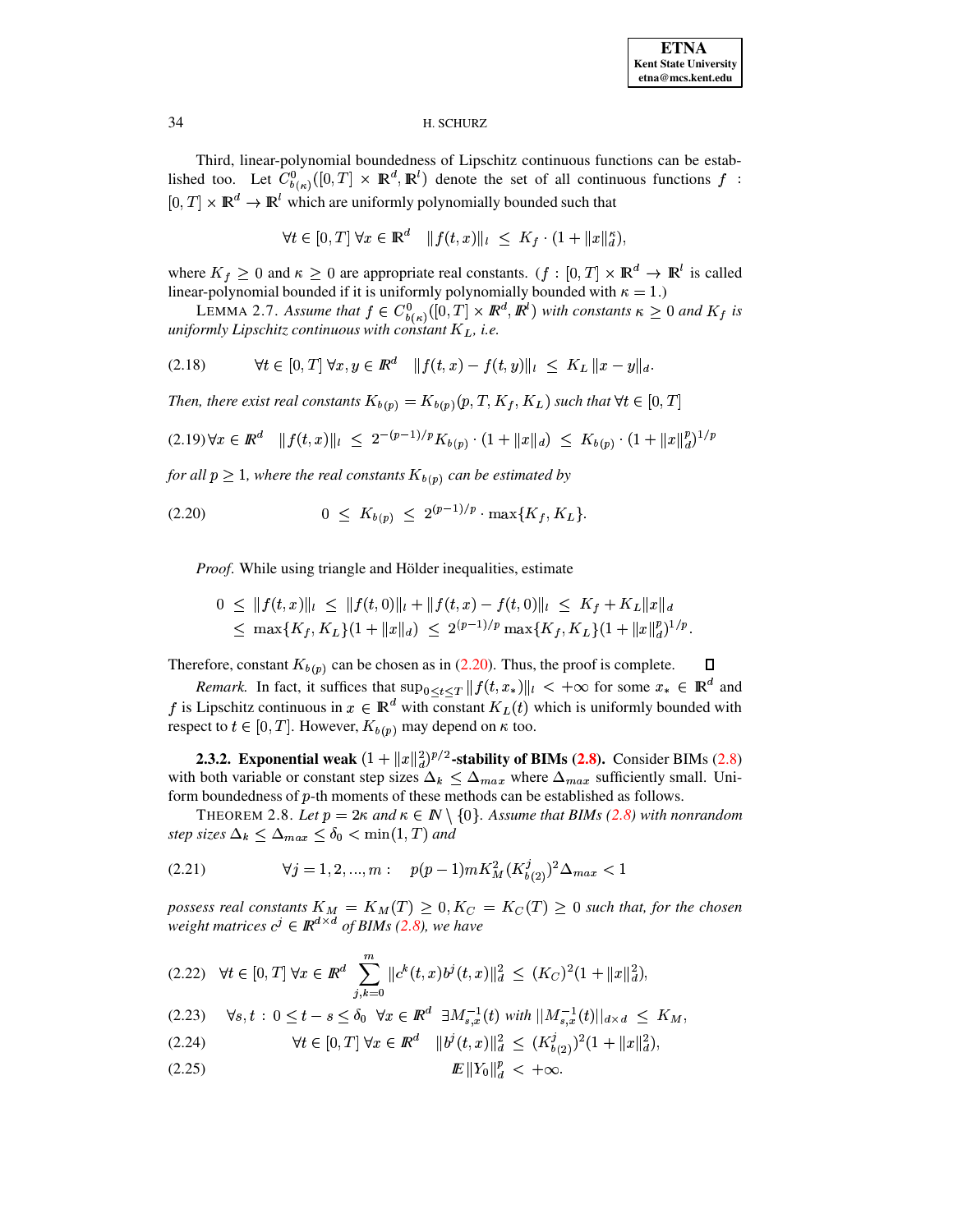#### STABILITY OF NUMERICAL METHODS FOR SDES ALONG FUNCTIONALS

Then, all p-th moments of BIMs (2.8) are uniformly bounded and, more precisely, for all  $k = 0, 1, ..., n_T$  and all  $\kappa \in \mathbb{N} \setminus \{0\}$  with  $2\kappa \leq p$ , we have

<span id="page-8-1"></span>

with appropriate real constant

<span id="page-8-2"></span>
$$
(2.27) \ \ K_{2\kappa} \leq \kappa K_M \Big[ 2K_{b(2)}^0 + (2\kappa - 1)mK_M \sum_{j=1}^m \frac{(K_{b(2)}^j)^2}{1 - 2\kappa(2\kappa - 1)mK_M^2(K_{b(2)}^j)^2 \Delta_k} \Big].
$$

*Proof.* Define  $v_0(k) := \mathbb{E} [||Y_k||_d^p]$  for all  $k = 0, 1, ..., n_T$ . First, note that

$$
v_0(k+1) = \mathbb{E}[\|Y_k + M_{t_k, Y_k}^{-1}(t_{k+1}) \sum_{j=0}^m b^j(t_k, Y_k) \Delta W_k^j\|_d^p]
$$
  

$$
= \frac{1}{2} \mathbb{E}[\|Y_k + M_{t_k, Y_k}^{-1}(t_{k+1}) a(t_k, Y_k) \Delta_k + \sum_{j=1}^m M_{t_k, Y_k}^{-1}(t_{k+1}) b^j(t_k, Y_k) \Delta W_k^j\|_d^p] +
$$
  

$$
+ \frac{1}{2} \mathbb{E}[\|Y_k + M_{t_k, Y_k}^{-1}(t_{k+1}) a(t_k, Y_k) \Delta_k - \sum_{j=1}^m M_{t_k, Y_k}^{-1}(t_{k+1}) b^j(t_k, Y_k) \Delta W_k^j\|_d^p].
$$

Second, apply the random version of Clarkson-Beckner inequality (2.16) from Lemma 2.5 and obtain

$$
v_0(k+1) \le
$$
  

$$
\mathbb{E}\left(\|Y_k + M_{t_k,Y_k}^{-1}(t_{k+1})a(t_k,Y_k)\Delta_k\|_d^2 + (p-1)\|\sum_{j=1}^m M_{t_k,Y_k}^{-1}(t_{k+1})b^j(t_k,Y_k)\Delta W_k^j\|_d^2\right)^{p/2}.
$$

Thanks to  $(2.23)$  and  $(2.24)$ , this implies

 $\mathbb{R}^2$ 

<span id="page-8-0"></span>
$$
v_0(k+1) = \mathbb{E} [\|Y_{k+1}\|_d^2]^{p/2}
$$
  
(2.28) 
$$
\leq \mathbb{E} \left( \|Y_k\|_d^2 + 2K_M \|Y_k\|_d \|a(t_k, Y_k)\|_d \Delta_k + K_M^2 \|a(t_k, Y_k)\|_d^2 \Delta_k^2 + (p-1)mK_M^2 \sum_{j=1}^m \|b^j(t_k, Y_k)\|_d^2 (\Delta W_k^j)^2 \right)^{p/2}
$$
  
(2.29) 
$$
\leq \mathbb{E} \left( \|Y_k\|_d^2 + (1 + \|Y_k\|_d^2) \left[ 2K_M K_{b(2)}^0 \Delta_k + K_M^2 (K_{b(2)}^0)^2 \Delta_k^2 + (p-1)mK_M^2 \sum_{j=1}^m (K_{b(2)}^j)^2 (\Delta W_k^j)^2 \right] \right)^{p/2}.
$$

Third, repeat the previous estimation for all exponents  $2\kappa$  with  $0 < 2\kappa \le p$  instead of p. This leads to inequalities (2.29) for  $2\kappa \leq p$  instead of p. Define  $v_p(k) := \mathbb{E} [1 + ||Y_k||^2]_d^{p/2}$ <br>for all  $k = 0, 1, ..., n_T$ . In particular, we are interested in  $v_{2\kappa}(k) = \mathbb{E} [1 + ||Y_k||^2]_d^{\kappa}$  for all  $k = 0, 1, ..., n_T$ .  $k = 0, 1, ..., n_T$  and all  $\kappa \in [0, p/2]$ . For simplicity, suppose that  $\kappa \in \mathbb{N} \setminus \{0\}$ . Apply the binomial theorem in order to estimate the expression

$$
v_{2\kappa}(k+1) = \mathbb{E}\left[1 + \|Y_{k+1}\|_{d}^{2}\right]^{\kappa} = \sum_{n=0}^{\kappa} \binom{\kappa}{n} \mathbb{E}\left[\|Y_{k+1}\|_{d}^{2}\right]^n
$$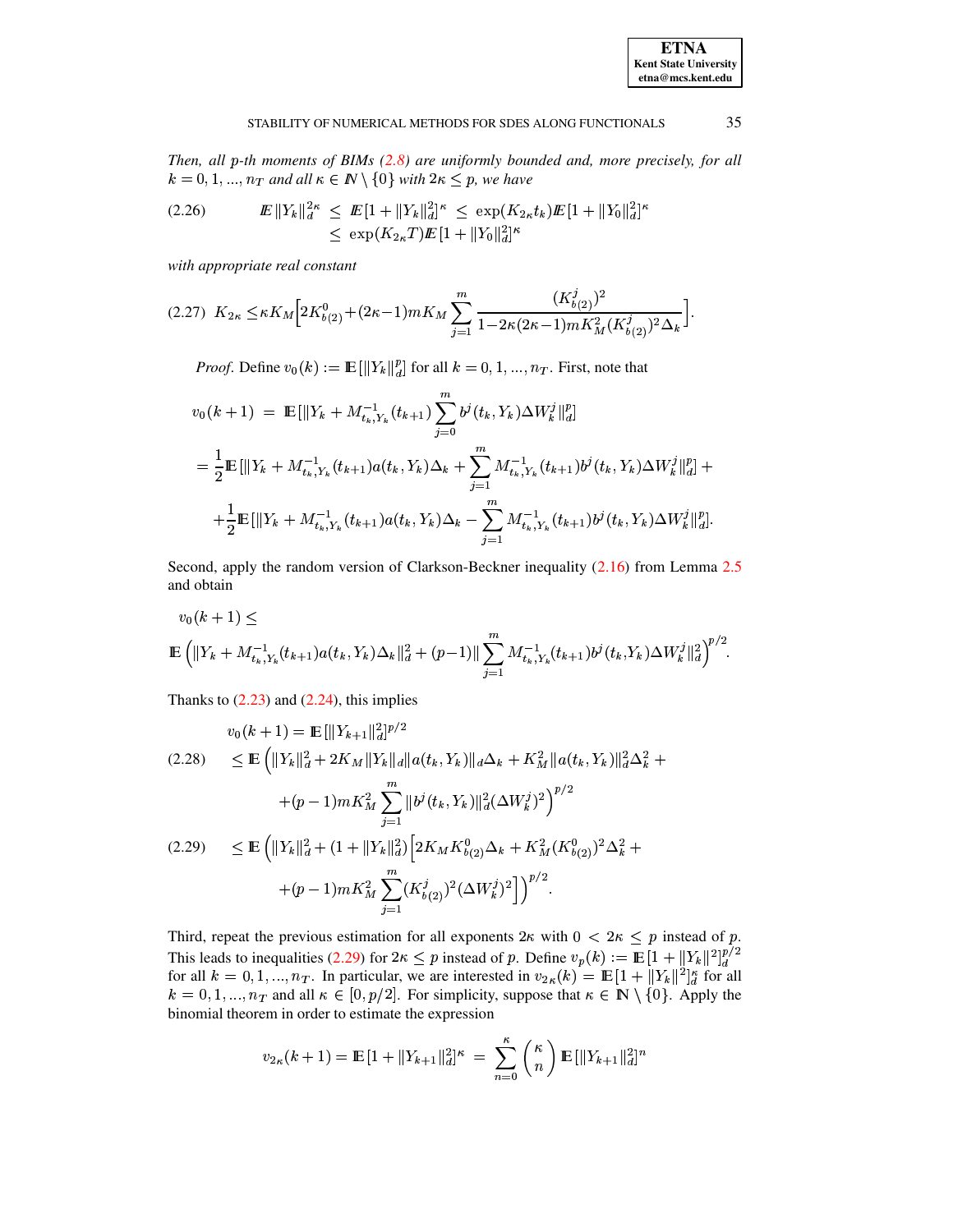for all  $\kappa \in (0, p/2] \cap \mathbb{N}$ . Adding the inequalities (2.29) for all  $2n \leq 2\kappa \leq p$  instead of p, multiplied by the related binomial coefficients, leads to

$$
v_{2\kappa}(k+1)
$$
  
\n
$$
\leq \mathbb{E}\left((1+||Y_k||_d^2)\Big[1+2K_MK_{b(2)}^0\Delta_k+K_M^2(K_{b(2)}^0)^2\Delta_k^2+\sum_{j=1}^m\frac{\sigma_j^2}{\kappa}(\Delta W_k^j)^2\Big]\right)^{\kappa}
$$
  
\n
$$
\leq \mathbb{E}\left((1+||Y_k||_d^2)\exp\Big(2K_MK_{b(2)}^0\Delta_k+(2\kappa-1)mK_M^2\sum_{j=1}^m(K_{b(2)}^j)^2(\Delta W_k^j)^2\Big)\right)^{\kappa}
$$
  
\n
$$
\leq \mathbb{E}\left((1+||Y_k||_d^2)^{\kappa}\exp\Big(2\kappa K_MK_{b(2)}^0\Delta_k\Big)\prod_{j=1}^m\mathbb{E}\Big[\exp\Big(\sigma_j^2(\Delta W_k^j)^2\Big)\Big|\mathcal{F}_k\Big]\right)
$$
  
\n
$$
\leq \mathbb{E}\left(1+\|Y_k\|_d^2\right)^{\kappa}\exp\Big(2\kappa K_MK_{b(2)}^0\Delta_k\Big)\prod_{j=1}^m\mathbb{E}\Big[\exp\Big(\kappa(2\kappa-1)mK_M^2(K_{b(2)}^j)^2\Delta_k(\xi_k^j)^2\Big)\Big]
$$

with i.i.d.  $\xi_k^j \in \mathcal{N}(0, 1)$ , thanks to monotonicity of expectations, tower property of conditional expectations and independence of increments  $\Delta W_k^j = \sqrt{\Delta_k} \xi_k^j$ , where we put  $\sigma_j^2 = \kappa (2\kappa - 1) m K_M^2 (K_{b(2)}^j)^2$ . Fourth, suppose that the constants  $\sigma_j$  satisfy  $2\sigma_j^2 \Delta_k < 1$ . Apply Lemma 2.6 with  $\sigma_i^2$  to treat the latter estimate. This implies that

<span id="page-9-0"></span>
$$
(2.30) \t\t 0 \le \mathbb{E} \left\| Y_k \right\|_d^{2\kappa} < v_{2\kappa}(k+1) \le v_{2\kappa}(k) \exp\left(c_H(k)\right)
$$

where the coefficients  $c_H$  are given by

$$
c_H(k) = \kappa K_M \Big( 2K_{b(2)}^0 + (2\kappa - 1)mK_M \sum_{j=1}^m \frac{(K_{b(2)}^j)^2}{1 - 2\kappa(2\kappa - 1)mK_M^2(K_{b(2)}^j)^2 \Delta_k} \Big) \Delta_k.
$$

Therefore,  $(v_k)_{k=0,1,...,n_T}$  is governed by a linear homogeneous inequality (2.30) whose maximum solution can be estimated by the discrete variation-of-constants formula (which reduces to the discrete Gronwall-Bellman Lemma here) as proven in [38] and applied in  $[44, 45, 46, 47]$ . Thus, we arrive at

$$
0 \le \mathbb{E} \left\|Y_k\right\|_{d}^{2\kappa} < v_{2\kappa}(k+1) \le v_{2\kappa}(k) \exp\left(K_{2\kappa} \Delta_k\right) \le v_{2\kappa}(0) \exp\left(K_{2\kappa} t_{k+1}\right).
$$

This gives the estimates (2.26) with constants  $K_{2\kappa}$  estimated as in (2.27). Note that  $K_{2\kappa}$ is increasing for increasing  $\kappa$ , hence  $K_{2\kappa} \leq K_p$  and the uniform boundedness of all  $2\kappa$ moments of BIMs (2.8) is obtained for all  $\kappa \in [0, p/2]$  provided that the initial moment  $\mathbb{E} ||Y_0||_d^p < +\infty$ . Thus, the proof is complete.  $\Box$ 

3. Asymptotic Almost Sure Stability. In the following sections, we discuss the almost sure stability behavior of sequences and numerical methods, with both constant and variable step sizes with respect to, the trivial equilibrium  $0 \in \mathbb{R}^d$ . Let  $\|\cdot\|_d$ , be a vector norm of  $\mathbb{R}^d$ which is compatible with the matrix norm  $\|\cdot\|_{d\times d}$  of  $\mathbb{R}^{d\times d}$ .

3.1. Definition and general theorems. In the course of our presentation, we identify the stability of equilibria with the stability of related numerical methods, as it is common in numerical analysis.

DEFINITION 3.1. A random sequence  $Y = (Y_n)_{n \in \mathbb{N}}$  of real-valued random variables  $Y_n : (\Omega, \mathcal{F}_n, \mathbb{P}) \to (\mathbb{R}^d, \mathcal{B}(\mathbb{R}^d))$  is called (globally) asymptotically stable, with probability one (or (globally) asymptotically a.s. stable) if,

$$
\lim_{n \to +\infty} ||Y_n||_d = 0 \ (a.s.)
$$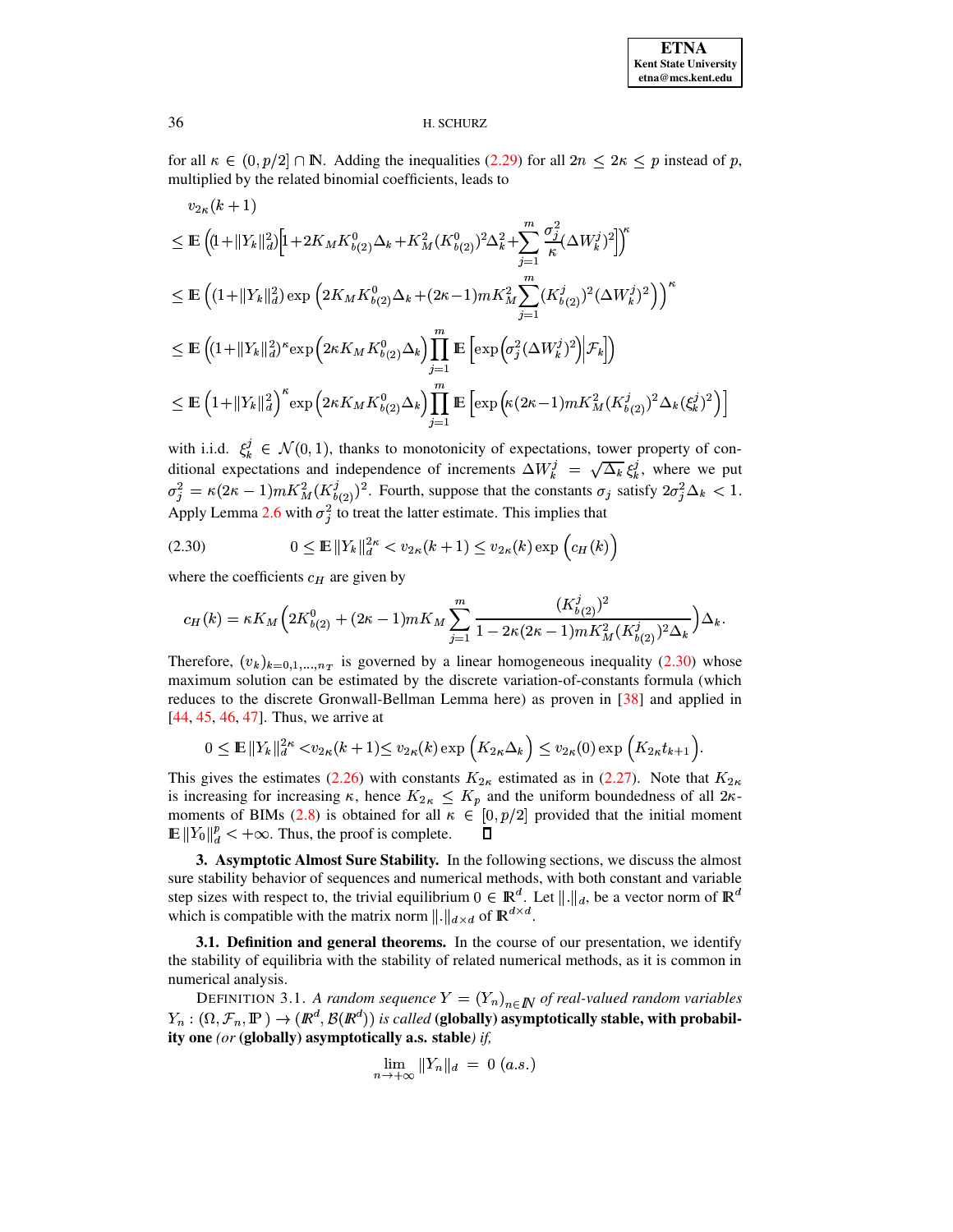<span id="page-10-1"></span>for all  $Y_0 = y_0 \in \mathbb{R}^d \setminus \{0\}$ , where  $y_0 \in \mathbb{R}^d$  is nonrandom, otherwise **asymptotically a.s.** unstable.

THEOREM 3.2. Let  $V = (V(n))_{n \in \mathbb{N}}$  be a sequence of nonnegative random variables  $V(n): (\Omega, \mathcal{F}_n, \mathbb{P}) \to \mathbb{R}^1_+,$  with  $V(0) > 0$  satisfying the recursive scheme

$$
(3.1) \t\t\t V(n+1) = V(n)G(n)
$$

where  $G(n) : (\Omega, \mathcal{F}_n, \mathbb{P}) \to \mathbb{R}^1_+$  are i.i.d. random variables, with the moment property  $\mathbb{E} |\ln[G(n)]| < +\infty$ . Then

> $V$  (globally) asymptotically a.s. stable  $iff$  $E \ln[G(0)] < 0$ .

*Proof.* This result is already found in Higham [18] and in Schurz [44]. The main idea is to use the strong law of large numbers (SLLN) in conjunction with the law of iterated logarithm (LIL). Note that  $V$  possesses the explicit representation

<span id="page-10-3"></span>(3.2) 
$$
V(n+1) = \left(\prod_{k=0}^{n} G(k)\right) V(0)
$$

for all  $n \in \mathbb{N}$ . Now, suppose that  $G(k)$  are i.i.d. random variables and define

$$
\mu_0 := \mathbb{E} [\ln(G(0))], \quad S_n := \sum_{k=0}^{n-1} \ln G(k),
$$

hence  $V(n + 1) = \exp(S_{n+1})V(0)$  and  $\mathbb{E}[S_n] = n\mu$  for  $n \in \mathbb{N}$ . By SLLN, conclude that

$$
\lim_{n \to +\infty} \frac{S_n}{n} = \mu_0 \ (a.s.)
$$

thanks to the IP-integrability of  $G(k)$ . This fact implies that if  $\mu_0 < 0$  then  $S_n \to -\infty$ , i.e.  $V(n) \to 0$  as n tends to  $+\infty$  and if  $\mu > 0$  then  $S_n \to +\infty$ , i.e.  $V(n) \to +\infty$  as n tends to  $+\infty$ . Moreover, in the case  $\mu_0 = 0$ , we may use LIL (at first, under  $\sigma^2 = Var(\ln G(k))$  =  $\mathbb{E}[\ln G(k) - \mathbb{E} \ln G(k)]^2 < +\infty$ , later we may drop  $\sigma^2 < +\infty$  by localization procedures) to get

$$
\liminf_{n \to +\infty} \frac{S_n}{\sqrt{2n \ln \ln n}} = -|\sigma|, \quad \limsup_{n \to +\infty} \frac{S_n}{\sqrt{2n \ln \ln n}} = |\sigma|,
$$

hence  $S_n$  oscillates with growing amplitude and  $\lim_{n\to+\infty} S_n$  does not exist. Therefore

<span id="page-10-0"></span>
$$
\lim_{n \to +\infty} V(n) = \lim_{n \to +\infty} \exp(S_n) V(0)
$$

does not exist either (a.s.). Thus,  $\lim_{n\to+\infty} V(n) \neq 0$  and the proof is complete.  $\Box$ Now, consider the one dimensional test class of pure diffusion equations

$$
dX_t = \sigma X_t dW_t
$$

as suggested by Milstein, Platen and Schurz [31]. Then, the following result provides a mathematical evidence that their numerical experiments for BIMs (2.8) led to the correct observation of numerical stability due to its asymptotic a.s. stability. It extends the results, which are found in  $[18]$ ,  $[38]$  and  $[44]$ .

<span id="page-10-2"></span>THEOREM 3.3. The BIMs (2.8) with scalar weights  $c^0 = 0$  and  $c^1 = |\sigma|$  applied to martingale test equations (3.3) for any parameter  $\sigma \in \mathbb{R}^1 \setminus \{0\}$  with any equidistant step size  $\Delta$  provide (globally) asymptotically a.s. stable sequences  $Y = (Y_n)_{n \in \mathbb{N}}$ .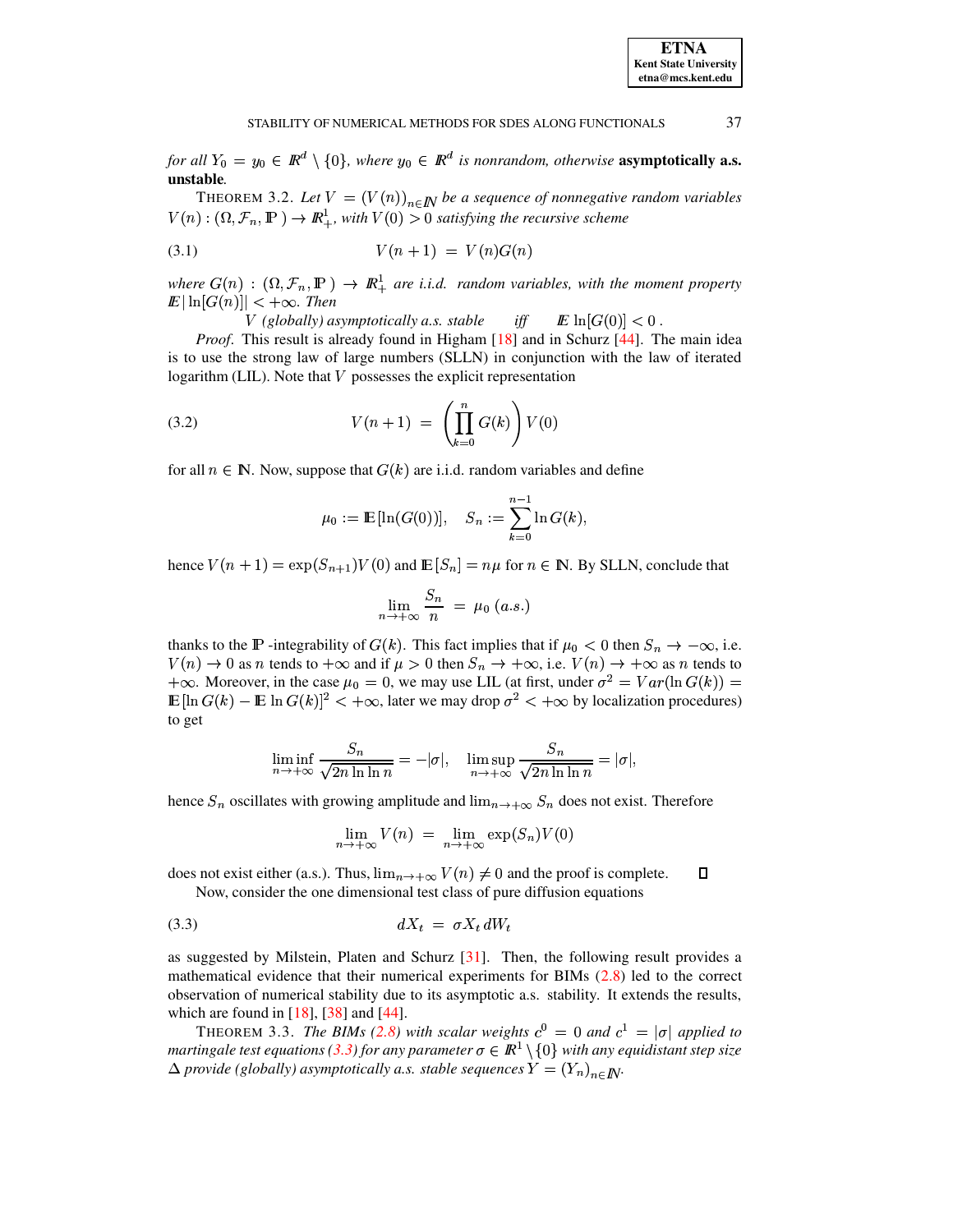*Proof.* Suppose  $|\sigma| > 0$ . Then, the proof is an application of Theorem 3.2. For this purpose, consider the sequence  $V = (V(n))_{n \in \mathbb{N}} = (|Y_n|)_{n \in \mathbb{N}}$ . Note that  $V(n + 1) =$  $G(n)V(n)$ ,  $\mathbb{E} |\ln G(n)| < +\infty$  and  $\mathbb{E} |\ln G(n)| < 0$  since

$$
\mathbb{E}\left[\left|\ln G(n)\right|\right] \leq (\mathbb{E}\left[\ln G(n)\right]^2)^{1/2} \leq \ln(2) + |\sigma|\sqrt{\Delta} \text{ and}
$$
\n
$$
\mathbb{E}\left[\ln G(n)\right] = \mathbb{E}\left[\ln\left|\frac{1 + |\sigma\Delta W_n| + \sigma\Delta W_n}{1 + |\sigma\Delta W_n|}\right|\right] = \mathbb{E}\left[\ln\left|1 + \frac{\sigma\Delta W_n}{1 + |\sigma\Delta W_n|}\right|\right]
$$
\n
$$
= \frac{1}{2}\mathbb{E}\left[\ln\left|1 + \frac{\sigma\Delta W_n}{1 + |\sigma\Delta W_n|}\right|\right] + \frac{1}{2}\mathbb{E}\left[\ln\left|1 - \frac{\sigma\Delta W_n}{1 + |\sigma\Delta W_n|}\right|\right]
$$
\n
$$
= \frac{1}{2}\mathbb{E}\left[\ln\left|1 - \left(\frac{\sigma\Delta W_n}{1 + |\sigma\Delta W_n|}\right)^2\right|\right] < -\frac{1}{2}\mathbb{E}\left[\left(\frac{|\sigma\Delta W_n|}{1 + |\sigma\Delta W_n|}\right)^2\right] < 0
$$

with independently identically Gaussian distributed increments  $\Delta W_n \in \mathcal{N}(0, \Delta)$  (In fact, note that, for all  $\sigma \neq 0$  and Gaussian  $\Delta W_n$ , we have

$$
0\ <\ 1-\left(\frac{\sigma\Delta W_n}{1+|\sigma\Delta W_n|}\right)^2\ <\ 1
$$

with probability one, hence, that  $\Delta W_n$  has a nondegenerate probability distribution with nontrivial support is essential here!). Therefore, the assumptions of Theorem 3.2 are satisfied and an application of Theorem  $3.2$  yields the claim of Theorem  $3.3$ . Thus, the proof is complete.  $\Box$ 

*Remark*. The increments  $\Delta W_n \in \mathcal{N}(0, \Delta_n)$  can also be replaced by multi-point discrete probability distributions such as

$$
\mathbb{P}\left\{\Delta W_n = \pm \sqrt{\Delta_n}\right\} = \frac{1}{2}
$$
  
or 
$$
\mathbb{P}\left\{\Delta W_n = 0\right\} = \frac{2}{3}, \quad \mathbb{P}\left\{\Delta W_n = \pm \sqrt{3\Delta_n}\right\} = \frac{1}{6}
$$

as commonly met in weak approximations. In this case, the almost sure stability of the BIMs as chosen by Theorem 3.3 is still guaranteed, as seen by our proof above (due to the inherent symmetry of  $\Delta W_n$  with respect to 0).

For variable step sizes, we can also formulate and prove a general assertion with respect to asymptotic a.s. stability. Let  $Var(Z)$  denote the variance of the inscribed random variable Ζ.

<span id="page-11-1"></span>THEOREM 3.4. Let  $V = (V(n))_{n \in \mathbb{N}}$  be a sequence of nonnegative random variables  $V(n) : (\Omega, \mathcal{F}_n, \mathbb{P}) \to \mathbb{R}^1_+$  with  $V(0) > 0$  satisfying the recursive scheme

$$
(3.4) \tV(n+1) = V(n)G(n),
$$

where  $G(n) : (\Omega, \mathcal{F}_n, \mathbb{P}) \to \mathbb{R}^1_+$  are independent random variables such that  $\exists$  nonrandom sequence  $b = (b_n)_{n \in \mathbb{N}}$  with  $b_n \to +\infty$  as  $n \to +\infty$ 

<span id="page-11-0"></span>
$$
(3.5) \qquad \qquad \sum_{k=0}^{+\infty} \frac{Var(\ln(G(k)))}{b_k^2} < +\infty, \quad \lim_{n \to +\infty} \frac{\sum_{k=0}^{n-1} E \ln(G(k))}{b_n} < 0.
$$

Then  $V = (V(n))_{n \to +\infty}$  is (globally) asymptotically a.s. stable sequence, i.e. we have  $\lim_{n \to +\infty} V(n) = 0$  (a.s.).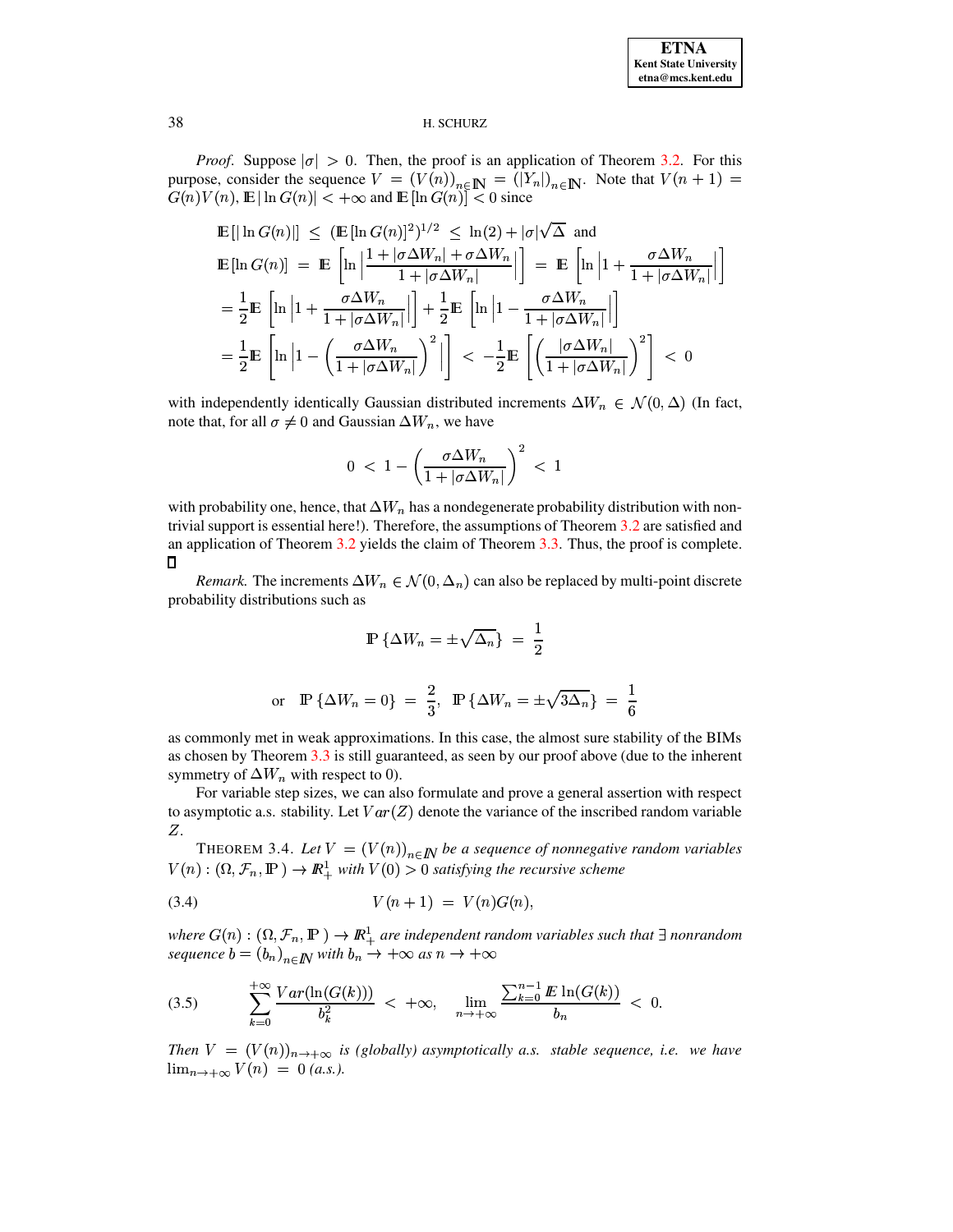Moreover, if

<span id="page-12-0"></span>
$$
(3.6) \qquad \qquad \sum_{k=0}^{+\infty} \frac{Var(\ln(G(k)))}{b_k^2} < +\infty, \quad \lim_{n \to +\infty} \frac{\sum_{k=0}^{n-1} E \ln(G(k))}{b_n} > 0
$$

then  $V = (V(n))_{n \to +\infty}$  is (globally) asymptotically a.s. unstable sequence, i.e. we have  $\lim_{n\to+\infty}V(n) = +\infty$  (a.s.) for all nonrandom  $y_0 \neq 0$ .

*Proof.* The main idea is to apply Kolmogorov's SLLN, see Shiryaev [48] (p. 389). Recall that V possesses the explicit representation  $(3.2)$ . Now, define

$$
S_n := \sum_{k=0}^{n-1} \ln G(k),
$$

hence  $V(n + 1) = \exp(S_{n+1})V(0)$  for  $n \in \mathbb{N}$ . By Kolmogorov's SLLN we may conclude that

$$
\lim_{n \to +\infty} \frac{S_n}{b_n} = \lim_{n \to +\infty} \frac{\mathbb{E} S_n}{b_n} = \lim_{n \to +\infty} \frac{\sum_{k=0}^{n-1} \mathbb{E} \ln(G(k))}{b_n} < 0 \ (a.s.)
$$

thanks to the assumptions (3.5) of  $\mathbb P$  -integrability of  $G(k)$ . This fact together with  $b_n \to +\infty$ implies that  $S_n \to -\infty$  (a.s.), i.e.  $V(n) \to 0$  as *n* tends to  $+\infty$ . The reverse direction under  $(3.6)$  is proved analogously to previous proof-steps. Thus, the proof is complete. П

Now, let us apply this result to BIMs (2.8) applied to test equation (3.3). For  $k =$  $0, 1, ..., n_T$ , define

<span id="page-12-1"></span>(3.7) 
$$
G(k) := \left| \frac{1 + |\sigma \Delta W_k| + \sigma \Delta W_k}{1 + |\sigma \Delta W_k|} \right|.
$$

<span id="page-12-2"></span>THEOREM 3.5. Assume that  $\exists$  nonrandom sequence  $b = (b_n)_{n \in \mathbb{N}}$  with  $b_n \to +\infty$  as  $n \to +\infty$  for a fixed choice of step sizes  $\Delta_n > 0$  such that

$$
\sum_{k=0}^{+\infty} \frac{Var(\ln(G(k)))}{b_k^2} < +\infty, \quad \lim_{n \to +\infty} \frac{\sum_{k=0}^{n-1} E \ln(G(k))}{b_n} < 0.
$$

Then the BIMs (2.8) with scalar weights  $c^0 = 0$  and  $c^1 = |\sigma|$  applied to martingale test equations (3.3) with parameter  $\sigma \in \mathbb{R}^1 \setminus \{0\}$  with the fixed sequence of variable step sizes  $\Delta_n$  provide (globally) asymptotically a.s. stable sequences  $Y = (Y_n)_{n \in \mathbb{N}}$ .

*Proof.* We may apply Theorem 3.4 with  $V(n) = |Y_n|$  since the assumptions are satisfied for the BIMs (2.8) with scalar weights  $c^0 = 0$  and  $c^1 = |\sigma|$  applied to martingale test equations  $(3.3)$ . Hence, the proof is complete. Л

THEOREM 3.6. The BIMs (2.8) with scalar weights  $c^0 = 0$  and  $c^1 = |\sigma|$  applied to martingale test equations (3.3) with parameter  $\sigma \in \mathbb{R}^1 \setminus \{0\}$  with any nonrandom variable step sizes  $\Delta_k$  satisfying  $0 < \Delta_{min} \leq \Delta_k \leq \Delta_{max}$  provide (globally) asymptotically a.s. stable sequences  $Y = (Y_n)_{n \in I\!\!N}$ .

*Proof.* We may again apply Theorem 3.4. with  $V(n) = |Y_n|$ . For this purpose, we check the assumptions. Define  $b_n := n$ . Note that the variance  $Var(\ln(G(k)))$  is uniformly bounded since  $\Delta W_n \in \mathcal{N}(0, \Delta_n)$  and  $0 < \Delta_{min} \leq \Delta_k \leq \Delta_{max}$ . More precisely, we have

 $Var(\ln(G(k)))$  $\leq$   $\mathbb{E} \left[ \ln(G(k)) \right]^2 = \mathbb{E} \left[ I_{\{\Delta W_n > 0\}} \ln(G(k)) \right]^2 + \mathbb{E} \left[ I_{\{\Delta W_n < 0\}} \ln(G(k)) \right]^2$  $\langle p_n[\ln(2)]^2 + \mathbb{E}[\ln(1+|\sigma \Delta W_n|)]^2 \rangle \langle p_n[\ln(2)]^2 + \mathbb{E}[\ln(\exp(|\sigma \Delta W_n|))]^2 \rangle$  $\leq p_n \ln(2)^2 + \mathbb{E} \left[\sigma \Delta W_n\right]^2 = p_n \ln(2)^2 + \sigma^2 \Delta_n \leq p_n \ln(2)^2 + \sigma^2 \Delta_{max}$  39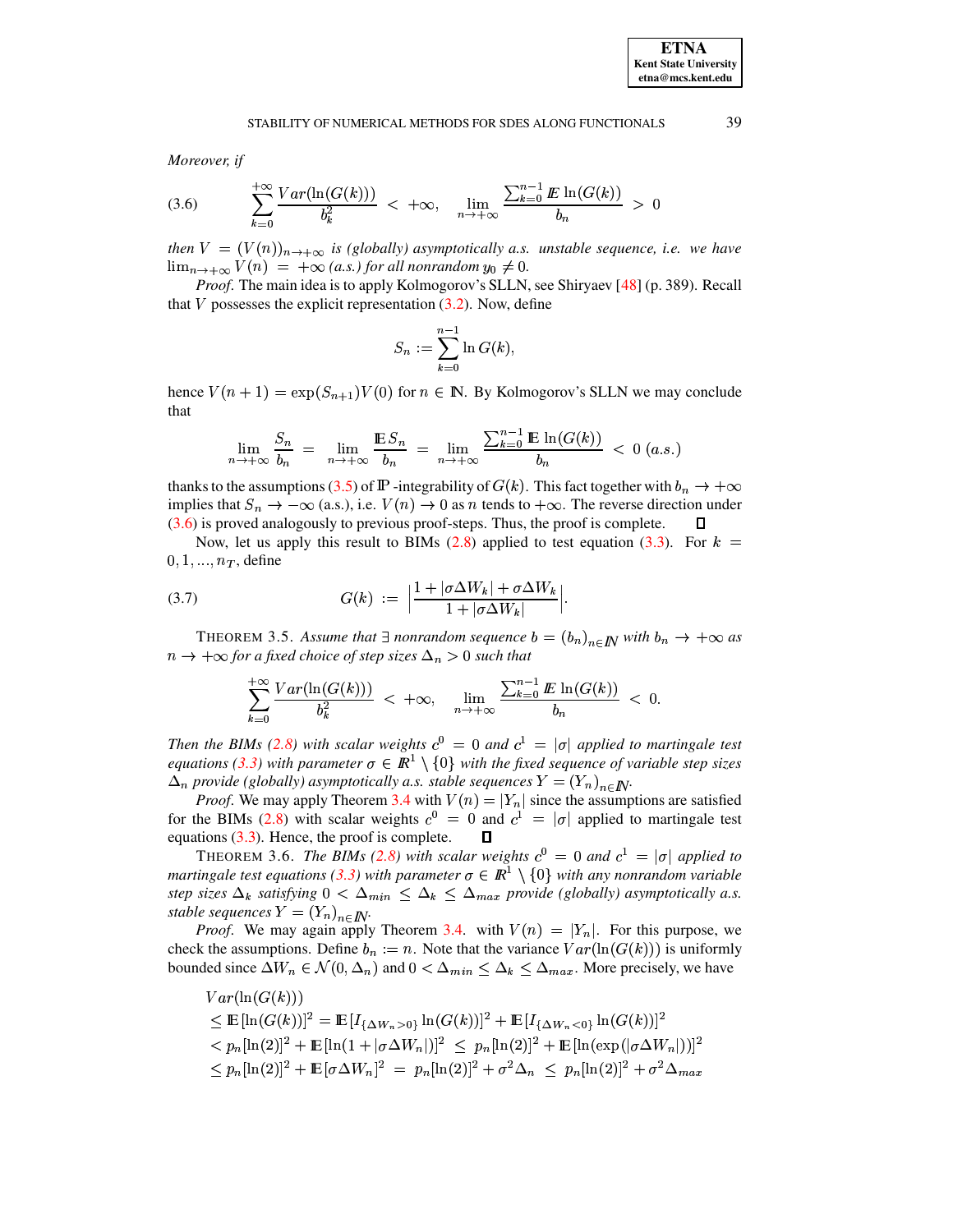for  $G(k)$  as defined in (3.7), where  $I_{\{Q\}}$  denotes the indicator function of the inscribed set Q and  $p_n = \sqrt{\mathbb{P}\left\{\Delta W_n > 0\right\}}$ . Note that  $0 < p_n = \sqrt{2}/2 < 1$  if  $\Delta W_n$  is Gaussian distributed. Therefore, there is a finite real constant  $K_2^G < (\ln(2))^2 + \sigma^2 \Delta_{max}$  such that

$$
\sum_{k=1}^{+\infty} \frac{Var(\ln(G(k)))}{k^2} \le \sum_{k=1}^{+\infty} \frac{K_2^G}{k^2} = K_2^G \frac{\pi^2}{6} < +\infty.
$$

It remains to check whether

$$
\lim_{n \to +\infty} \frac{\sum_{k=1}^{n} \mathbb{E} \ln(G(k))}{n} < 0.
$$

For this purpose, we only note that  $\mathbb{E} \ln(G(k))$  is decreasing for increasing  $\sqrt{\Delta_k}$  for all  $k \in \mathbb{N}$  (see the proof of Theorem 3.3). Therefore, we can estimate this expression by

$$
\mathbb{E}\ln(G(k)) \leq \frac{1}{2}\mathbb{E}\left[\ln\left|1-\left(\frac{\sigma\sqrt{\Delta_{min}}\xi}{1+|\sigma\sqrt{\Delta_{min}}\xi|}\right)^2\right|\right] := K_1^G < 0
$$

where  $\xi \in \mathcal{N}(0,1)$  is a standard Gaussian distributed random variable and  $K_1^G$  the negative real constant as defined above. Thus,

$$
\lim_{n \to +\infty} \frac{\sum_{k=1}^{n} \mathbb{E} \ln(G(k))}{n} \leq K_1^G < 0.
$$

Hence, thanks to Theorem  $3.4$  (or Theorem  $3.5$ ), the proof is completed.  $\Box$ 

4. V-Stability Exponents and Asymptotic Stability. The estimation of stability exponents and its sign is an important task to measure the convergence or divergence speed of numerical methods towards its equilibria.

4.1. Definition and general estimation theorem. For this purpose, consider the following definition.

DEFINITION 4.1. The upper (forward moment)  $V$ -exponent of a random sequence  $Y = (Y_n)_{n \in \mathbb{N}}$  with values in the domain  $\mathbb{D} \subseteq \mathbb{R}^d$  is defined to be

(4.1) 
$$
\overline{\lambda}_V := \limsup_{n \to +\infty} \ln \left( E V(n, (Y_k)_{k \leq n}) \right)
$$

for a fixed deterministic functional  $V = V(n, y) : \mathbb{N} \times (\mathbb{D})^{n+1} \longrightarrow \mathbb{R}_+$  (or positive function). The **lower** (forward moment) V-exponent of a random sequence  $Y = (Y_n)_{n \in \mathbb{N}}$  with values in the domain  $\mathbb{D} \subseteq \mathbb{R}^d$  is defined to be

(4.2) 
$$
\underline{\lambda}_V := \liminf_{n \to +\infty} \ln \left( E V(n, (Y_k)_{k \leq n}) \right)
$$

for a fixed deterministic functional  $V = V(n, y) : \mathbb{N} \times (\mathbb{D})^{n+1} \longrightarrow \mathbb{R}_+$  (or positive function).

For the sake of abbreviation, define

$$
\Delta \mathbb{E} V_n := \mathbb{E} V(n+1, (Y_k)_{k \le n+1}) - \mathbb{E} V(n, (Y_k)_{k \le n})
$$

for the discrete time ID-valued stochastic process  $Y = (Y_n)_{n \in \mathbb{N}}$  on the probability space  $(\Omega, \mathcal{F}, (\mathcal{F}_n)_{n \in \mathbb{N}}, \mathbb{P}).$ 

<span id="page-13-0"></span>THEOREM 4.2. Assume that  $E V(0, Y_0) < +\infty$  for a nonanticipating functional V:  $\mathbb{N} \times \mathbb{D} \times ... \times \mathbb{D} \longrightarrow \mathbb{R}^1_+$  with

$$
\underline{k}_n E V(n, (Y_k)_{k \le n}) \le \Delta E V_n \le \overline{k}_n E V(n, (Y_k)_{k \le n})
$$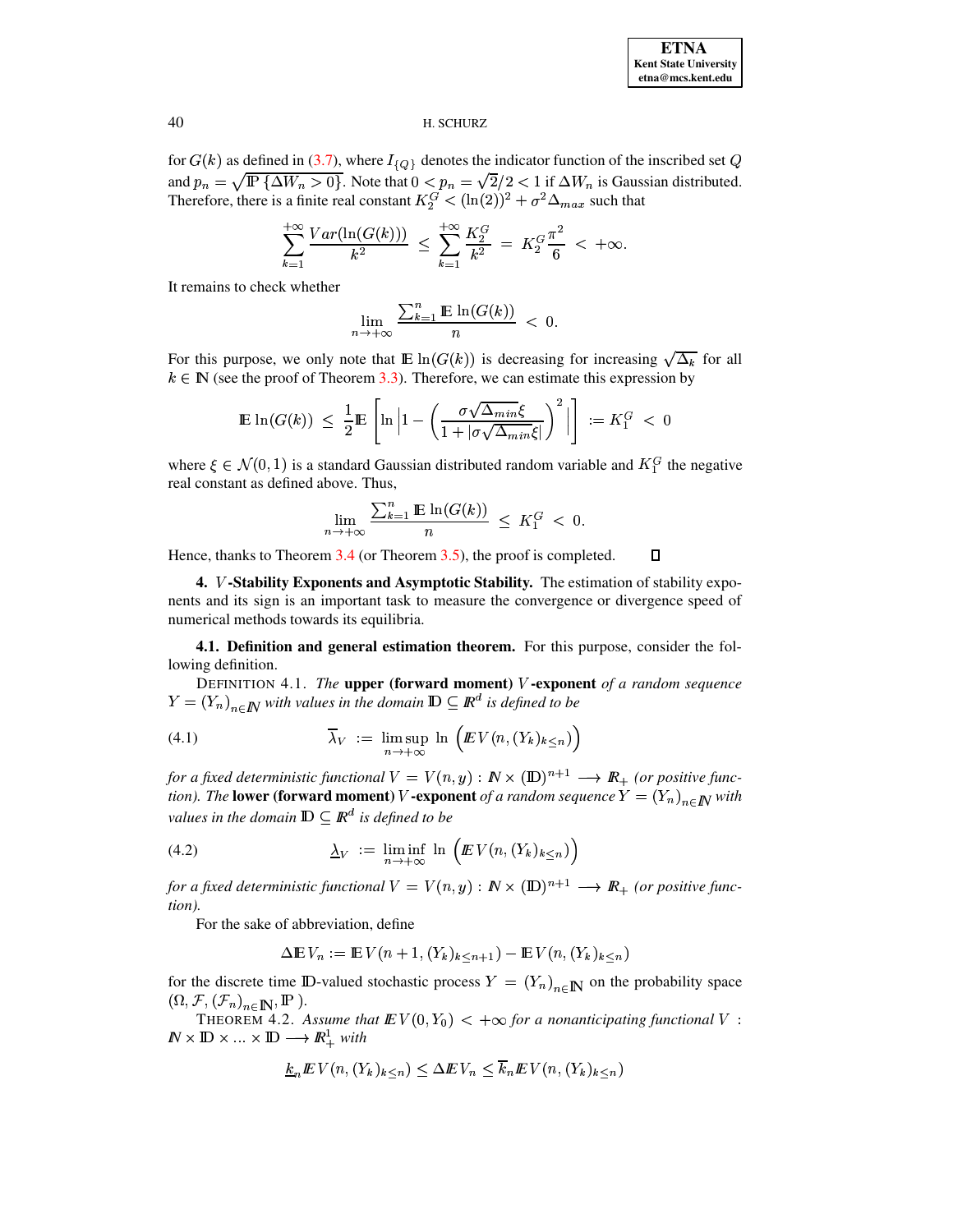for all  $n \in \mathbb{N}$ , where  $\underline{k}_i, \overline{k}_i$  are deterministic, real constants along the dynamics of process  $Y = (Y_n)_{n \in \mathbb{N}}$ , and for all  $n \in \mathbb{N}$ 

$$
1 + \underline{k}_n > 0
$$

Then, for all  $n \in \mathbb{N}$ , we have

$$
\exp\left(\sum_{i=0}^{n} \frac{k_i}{1+k_i}\right) E V(0, Y_0) \leq E V(n+1, (Y_k)_{k \leq n+1}) \leq \exp\left(\sum_{i=0}^{n} \overline{k}_i\right) E V(0, Y_0)
$$

and, if the limits exist, then

$$
\liminf_{n \to +\infty} \frac{\sum_{i=0}^{n-1} \frac{k_i}{1 + \underline{k}_i}}{t_n} \le \underline{\lambda}_V \le \overline{\lambda}_V \le \limsup_{n \to +\infty} \frac{\sum_{i=0}^{n-1} \overline{k}_i}{t_n}.
$$

If  $\overline{\lambda}_V < 0$  then  $\lim_{n \to +\infty} V(n, (Y_k)_{k \leq n}) = 0$  (a.s.).

*Proof.* First, assume  $\Delta \mathbb{E} V_n \leq \overline{k}_n \mathbb{E} V(n, (Y_k)_{k \leq n})$  (for all  $n \in \mathbb{N}$ ). Making use of elementary splitting

$$
z(n + 1) = z(n) + z(n + 1) - z(n)
$$

with  $z(n + 1) := \mathbb{E} V(n + 1, (Y_k)_{k \leq n+1})$ , one concludes

$$
z(n+1) \leq z(n)(1+\overline{k}_n) \leq z(0) \prod_{i=0}^n (1+\overline{k}_i)_+ \leq z(0) \exp\left(\sum_{i=0}^n \overline{k}_i\right).
$$

On the other hand, when  $\Delta \mathbb{E} V_n \leq \underline{k}_n \mathbb{E} V(n, (Y_k)_{k \leq n})$  and  $1 + \underline{k}_n > 0$  (for all  $n \in \mathbb{N}$ ), one recognizes the validity of

$$
z(n) \le \frac{z(n+1)}{1 + \underline{k}_n} \le z(n+1) \exp\left(\frac{-\underline{k}_n}{1 + \underline{k}_n}\right)
$$

which implies

$$
z(n+1) \ge z(n) \exp\left(\frac{\underline{k}_n}{1+\underline{k}_n}\right) \ge z(0) \exp\left(\sum_{i=0}^n \frac{\underline{k}_i}{1+\underline{k}_i}\right)
$$

using elementary inequality

$$
\frac{1}{1+x} \le \exp(-\frac{x}{1+x}).
$$

Now one arrives at the second result by taking the exponential logarithm and limit when integration time  $t_n$  advances. The remaining almost sure convergence while  $\overline{\lambda}$  < 0 is concluded by a straightforward application of the well-known Borel-Cantelli-Lemma. Therefore, the proof is complete.  $\Box$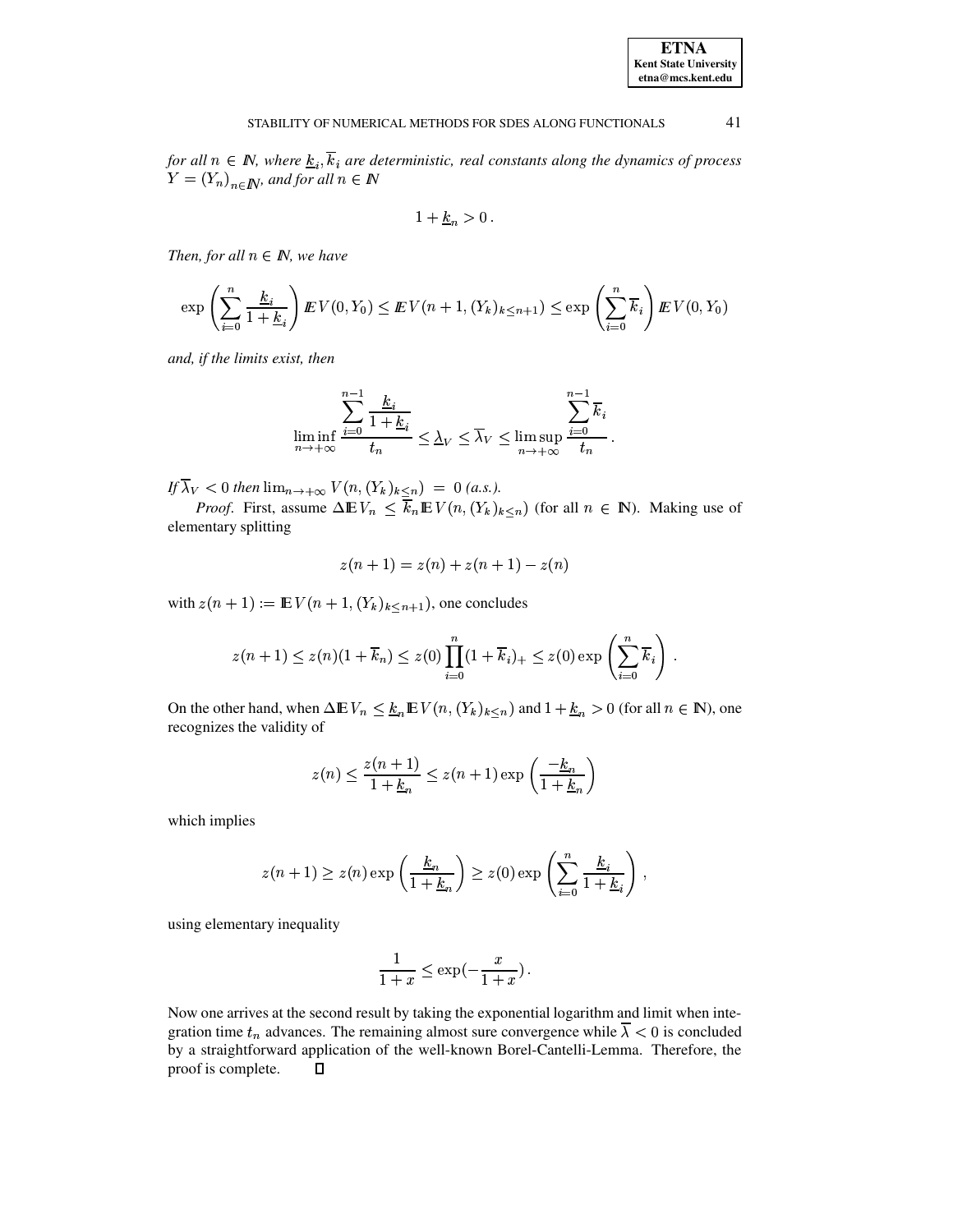4.2. The example of discretized damped linear oscillator. For the sake of simple illustration, we consider the stochastic oscillator with multiplicative white noise

<span id="page-15-0"></span>
$$
(4.3) \t\t\t\t\t\ddot{x} + 2\zeta\omega\dot{x} + \omega^2 x = \sigma \dot{x} \, \xi_t
$$

where  $\zeta, \omega > 0$  and the stochastic integration is understood in the sense of Itô. Then the corresponding deterministic equation has an asymptotically stable zero solution if  $0 < \zeta < 1$ , and does not exponentially grow if  $0 \le \zeta \le 1$ . The stochastic oscillator (4.3) possesses a upper V-stability exponent  $\bar{\lambda}_V \leq 0$  with  $V(x, y) = y^2 + \omega^2 x^2$  if  $0 \leq \sigma^2 \leq 4\zeta\omega$ . Let us now look at the discretization of such a equation by numerical methods. Define the numerical Lyapunov function by

$$
V(n + 1, x, y) := \omega^{2} x^{2} + (1 + 2\zeta \omega \Delta_{n}) y^{2}
$$

where  $\Delta_n = t_{n+1} - t_n$  is current step size, and  $v_{n+1} := \mathbb{E} V(n+1, X_{n+1}, Y_{n+1}).$ 

THEOREM 4.3. Assume that the stochastic oscillator  $(4.3)$  is discretized by the fully drift-implicit Euler method (which can be represented as  $BIM(2.8)$  here too) given by

<span id="page-15-1"></span>(4.4) 
$$
X_{n+1} = X_n + Y_{n+1} \Delta_n
$$

$$
Y_{n+1} = Y_n - (2\zeta\omega Y_{n+1} + \omega^2 X_{n+1}) \Delta_n + \sigma Y_n \Delta W_n
$$

where  $\Delta W_n = W_{t_{n+1}} - W_{t_n}$  along a time-discretization  $(t_n)_{n \in \mathbb{N}}$ , and

$$
I\!\!E\left[\omega^2 X_0^2 + Y_0^2\right] < +\infty.
$$

Then, for all  $n \in \mathbb{N}$ , all  $l \in \mathbb{N}$  with  $1 \leq l < n$ , we have

$$
v_l \exp\left(\sum_{i=l}^n \frac{\underline{k}_i}{1+\underline{k}_i}\right) \leq v_{n+1} = \underline{E} V(n+1, X_{n+1}, Y_{n+1}) \leq v_l \exp\left(\sum_{i=l}^n \overline{k}_i\right)
$$

where

$$
\overline{k}_i = \frac{-\omega^2 \Delta_i^2 (1 + 2\zeta \omega \Delta_{i-1}) + [(\sigma^2 - 2\zeta \omega) \Delta_i - 2\zeta \omega \Delta_{i-1} (1 + 2\zeta \omega \Delta_i)]_+}{(1 + 2\zeta \omega \Delta_{i-1}) (1 + 2\zeta \omega \Delta_i + \omega^2 \Delta_i^2)}
$$

and

$$
\underline{k}_i = \frac{-\omega^2 \Delta_i^2 (1 + 2\zeta \omega \Delta_{i-1}) - [(\sigma^2 - 2\zeta \omega) \Delta_i - 2\zeta \omega \Delta_{i-1} (1 + 2\zeta \omega \Delta_i)]}{(1 + 2\zeta \omega \Delta_{i-1}) (1 + 2\zeta \omega \Delta_i + \omega^2 \Delta_i^2)}
$$

Furthermore, if  $(\Delta_n)_{n\in\mathbb{N}}$  is a deterministic sequence then the V-exponents can be estimated by

$$
\liminf_{n \to +\infty} \frac{1}{t_n} \sum_{i=1}^{n-1} \frac{\underline{k}_i}{1 + \underline{k}_i} \leq \lambda_V \leq \overline{\lambda}_V \leq \limsup_{n \to +\infty} \frac{1}{t_n} \sum_{i=1}^{n-1} \overline{k}_i.
$$

Additionally, in the following assume that

<span id="page-15-2"></span>
$$
(4.5) \qquad \qquad \exists \Delta_a, \Delta_b \in I\!\!R_+ \; : \; \forall n \in I\!\!N \quad 0 < \Delta_b \le \Delta_n \le \Delta_a < +\infty \, .
$$

If

$$
(4.6) \qquad \qquad (\sigma^2 - 2\zeta\omega)\Delta_n - 2\zeta\omega\Delta_{n-1}(1 + 2\zeta\omega\Delta_n) \leq 0
$$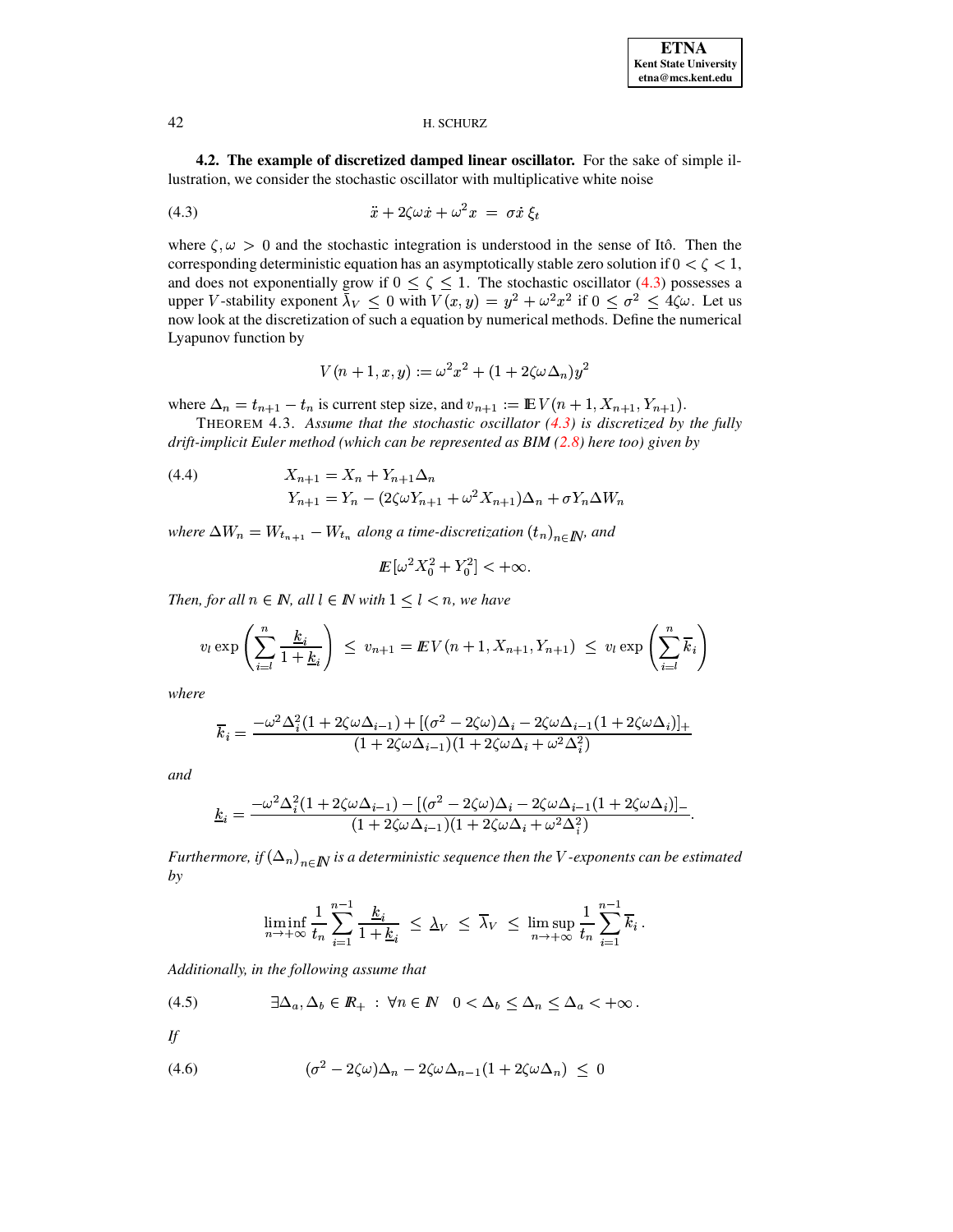for all  $n \in \mathbb{N}$  then

$$
\overline{\lambda}_V \le -\frac{\omega^2 \Delta_b}{1 + 2\zeta \omega \Delta_a + \omega^2 \Delta_a^2}
$$

and, if additionally  $\omega^2 > 0$  and  $\zeta \omega > 0$ , then  $\lim_{n \to \infty} V(n+1, X_{n+1}, Y_{n+1}) = 0$  (a.s.). If  $(\sigma^2 - 2\zeta\omega)\Delta_n - 2\zeta\omega\Delta_{n-1}(1 + 2\zeta\omega\Delta_n) \geq 0$  $(4.7)$ 

for all  $n \in \mathbb{N}$  then

$$
\underline{\lambda}_V \ge -\frac{\omega^2 \Delta_a}{1 + 2\zeta \omega \Delta_b} \, .
$$

*Proof.* First, we equivalently rearrange the scheme  $(4.4)$  to an explicit one. Thus, one arrives at  $\sim$ 

(4.8) 
$$
X_{n+1} = \frac{1 + 2\zeta\omega\Delta_n}{1 + 2\zeta\omega\Delta_n + \omega^2\Delta_n^2} X_n + \frac{(1 + \sigma\Delta W_n)\Delta_n}{1 + 2\zeta\omega\Delta_n + \omega^2\Delta_n^2} Y_n
$$

$$
Y_{n+1} = -\frac{\omega^2\Delta_n}{1 + 2\zeta\omega\Delta_n + \omega^2\Delta_n^2} X_n + \frac{(1 + \sigma\Delta W_n)}{1 + 2\zeta\omega\Delta_n + \omega^2\Delta_n^2} Y_n.
$$

Recall that  $v_{n+1} = \mathbb{E}[\omega^2 X_{n+1}^2 + (1 + 2\zeta\omega\Delta_n)Y_{n+1}^2]$ . After some elementary calculations we get

$$
v_{n+1} = \omega^2 \mathbb{E} \left[ \frac{1 + 2\zeta \omega \Delta_n}{1 + 2\zeta \omega \Delta_n + \omega^2 \Delta_n^2} X_n^2 \right] + \mathbb{E} \left[ \frac{1 + \sigma^2 \Delta_n}{1 + 2\zeta \omega \Delta_n + \omega^2 \Delta_n^2} Y_n^2 \right],
$$

hence

$$
-\frac{\omega^2 \Delta_a \Delta_n}{1 + 2\zeta \omega \Delta_b + \omega^2 \Delta_b^2} v_n - \mathbb{E}\left[\frac{(\sigma^2 - 2\zeta \omega) \Delta_n - 2\zeta \omega \Delta_{n-1} (1 + 2\zeta \omega \Delta_n)}{1 + 2\zeta \omega \Delta_n + \omega^2 \Delta_n^2} Y_n^2\right]_-
$$

$$
\leq \Delta \mathbf{E} V_n = -\mathbf{E} \left[ \frac{\omega^2 \Delta_n^2}{1 + 2\zeta \omega \Delta_n + \omega^2 \Delta_n^2} \omega^2 X_n^2 \right]
$$
  
+
$$
\mathbf{E} \left[ \frac{(\sigma^2 - 2\zeta \omega) \Delta_n - \omega^2 \Delta_n^2 - 2\zeta \omega \Delta_{n-1} (1 + 2\zeta \omega \Delta_n + \omega^2 \Delta_n^2)}{1 + 2\zeta \omega \Delta_n + \omega^2 \Delta_n^2} Y_n^2 \right]
$$
  
= 
$$
-\frac{\omega^2 \Delta_n^2}{1 + 2\zeta \omega \Delta_n + \omega^2 \Delta_n^2} v_n + \mathbf{E} \left[ \frac{(\sigma^2 - 2\zeta \omega) \Delta_n - 2\zeta \omega \Delta_{n-1} (1 + 2\zeta \omega \Delta_n)}{1 + 2\zeta \omega \Delta_n + \omega^2 \Delta_n^2} Y_n^2 \right]
$$
  

$$
\leq -\frac{\omega^2 \Delta_b \Delta_n}{1 + 2\zeta \omega \Delta_a + \omega^2 \Delta_a^2} v_n + \mathbf{E} \left[ \frac{(\sigma^2 - 2\zeta \omega) \Delta_n - 2\zeta \omega \Delta_{n-1} (1 + 2\zeta \omega \Delta_n)}{1 + 2\zeta \omega \Delta_n + \omega^2 \Delta_n^2} Y_n^2 \right]_+
$$

Now, we may choose  $\overline{k}_n, \underline{k}_n$  as indicated above, and apply Theorem 4.2 with  $\overline{k}_n, \underline{k}_n$ . Thus, the proof is complete.  $\Box$ 

Remark. Most of the clever variable step size algorithms have implemented conditions on the step size selection like that of  $(4.5)$ . We can conclude from our assertion that the fully drift-implicit Euler method  $(4.4)$ , applied to stochastic oscillator  $(4.3)$  produces damped approximations, particularly in the critical case, (the energy-conservative case) when  $\sigma^2$  =  $4\zeta\omega$  under the condition (4.5). However, the observed effect of numerical stabilization also explains that the requirement  $(4.5)$  is meaningful in variable step size algorithms in order to achieve asymptotically stable approximations. Asymptotically considered, when maximum step size  $\Delta_a$  tends to zero, the V-exponents of the continuous time dynamics are correctly replicated by the discretization method  $(4.4)$ , as we would naturally expect from a wellbehaving and converging numerical method.

43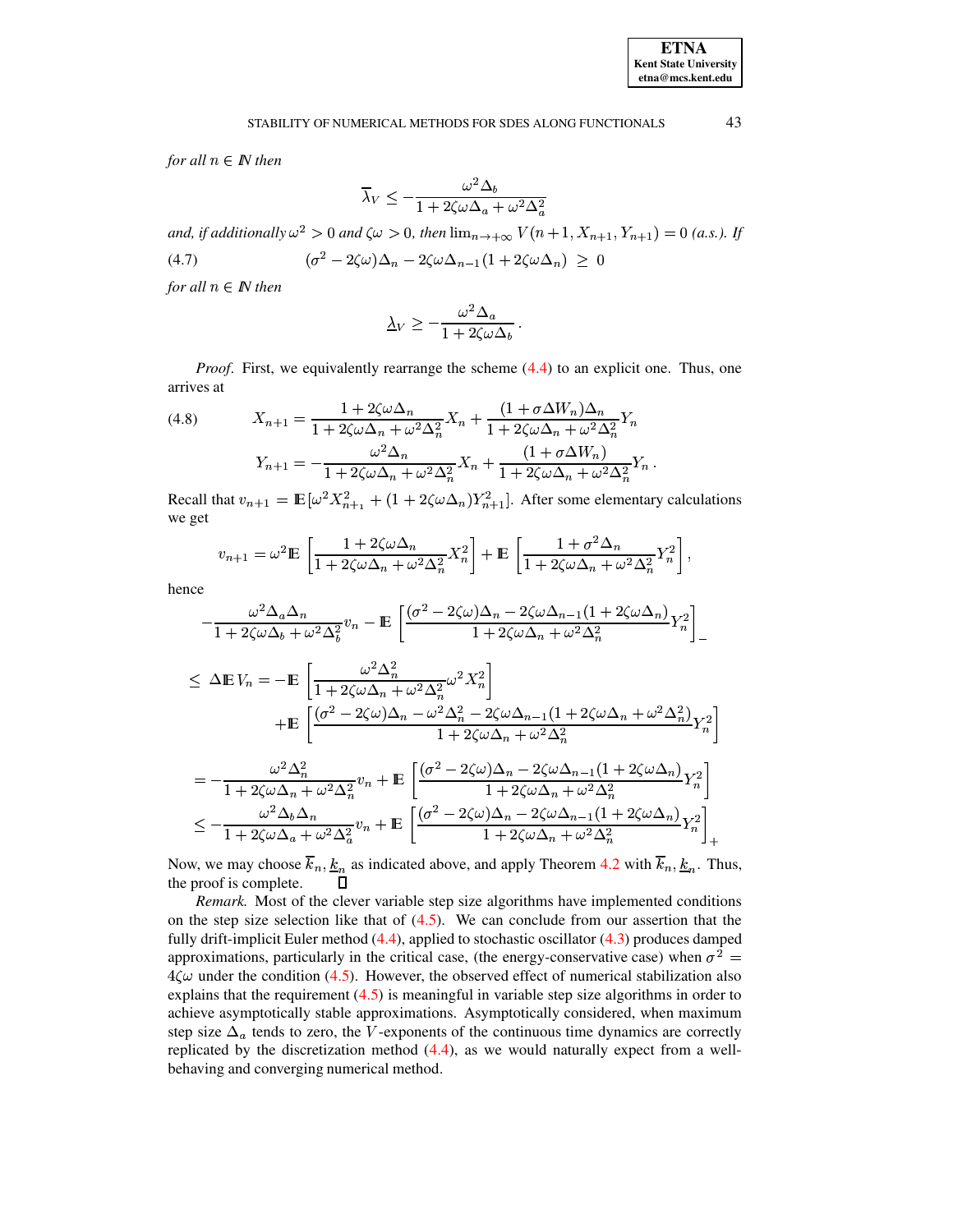5. Fully Nonlinear Weak V-Stability. So far we discussed examples where the stability-controlling function  $V$  (or Lyaponuv-type function) is governed by a linear difference inequality (difference inclusion). Now, it is the time for fully nonlinear relations.

<span id="page-17-3"></span>**5.1.** A general theorem on weak V-stability. Define  $v_n := \mathbb{E} V(n)$  and  $\Delta v_n =$  $v_{n+1} - v_n$  for all  $n \in \mathbb{N}$  and V as given below.

THEOREM 5.1. Let  $V : \mathbb{N} \longrightarrow \mathbb{R}^1_+$  be a sequence of random variables  $V(n)$ :  $(\Omega, \mathcal{F}_n, \mathbb{P}) \to (\mathbb{R}^1_+, \mathcal{B}(\mathbb{R}^1_+))$  satisfying

<span id="page-17-0"></span>(5.1) 
$$
v_{n+1} = \mathbb{E}[V(n+1)] \leq \mathbb{E}[V(n)] + c(n)g(\mathbb{E}[V(n)])
$$

with nonrandom  $c(n) \in \mathbb{R}^1$  for all  $n \in \mathbb{N}$ , where  $g: \mathbb{R}^1_+ \to \mathbb{R}^1_+$  is a Borel-measurable, nondecreasing function satisfying the integrability-condition

<span id="page-17-1"></span>(5.2) 
$$
-\infty < G(u) := \int_{v_0}^{u} \frac{dz}{g(z)} < +\infty
$$

for all  $u > 0$  and  $(v_n)_{n \in \mathbb{N}}$  is nondecreasing. Assume that  $EV(0) < +\infty$ . Then, for all  $n \in \mathbb{N}$ , we have

<span id="page-17-2"></span>(5.3) 
$$
v_{n+1} = \sup_{k=0,1,\dots,n} E V(k) \leq G^{-1} \Big( G(E[V(0)]) + \sum_{k=0}^{n} c(k) \Big)
$$

where  $G^{-1}$  is the inverse function belonging to G.

*Proof.* Suppose that  $v_0 > 0$ , at first. Then, inequality (5.1) implies that

$$
\frac{\Delta v_n}{g(v_n)} \le c(n)
$$

Therefore, by simple integration under  $(5.2)$ , we obtain

$$
G(v_{k+1}) - G(v_k) = \int_{v_k}^{v_{k+1}} \frac{dv}{g(v)} \le \int_{v_k}^{v_{k+1}} \frac{dv}{g(v_k)} = \frac{\Delta v_k}{g(v_k)} \le c(k)
$$

for all  $k \in \mathbb{N}$ . Summing up these inequalities leads to

$$
G(v_{n+1}) - G(v_0) = \sum_{k=0}^{n} G(v_{k+1}) - G(v_k) \leq \sum_{k=0}^{n} c(k)
$$

for all  $n \in \mathbb{N}$ , which is equivalent to

$$
G(v_{n+1}) \le G(v_0) + \sum_{k=0}^{n} c(k).
$$

Note that the inverse  $G^{-1}$  of G exists and both G and  $G^{-1}$  are increasing since G satisfying  $(5.2)$  is increasing. Hence, we arrive at

$$
v_{n+1} \le G^{-1} \Big( G(v_0) + \sum_{k=0}^{n} c(k) \Big).
$$

Note also that,  $c(k) \geq 0$  due to the assumption v is nondecreasing. If  $v_0 = 0$  then one can repeat the above calculations, for all  $v_0 = \epsilon > 0$ . It just remains to take the limit as  $\epsilon$  tends to zero in the obtained estimates. Thus, the proof of  $(5.3)$  is complete. Л

Remark. Theorem 5.1 can be understood as a discrete version of the continuous time Lemma of Bihari [11].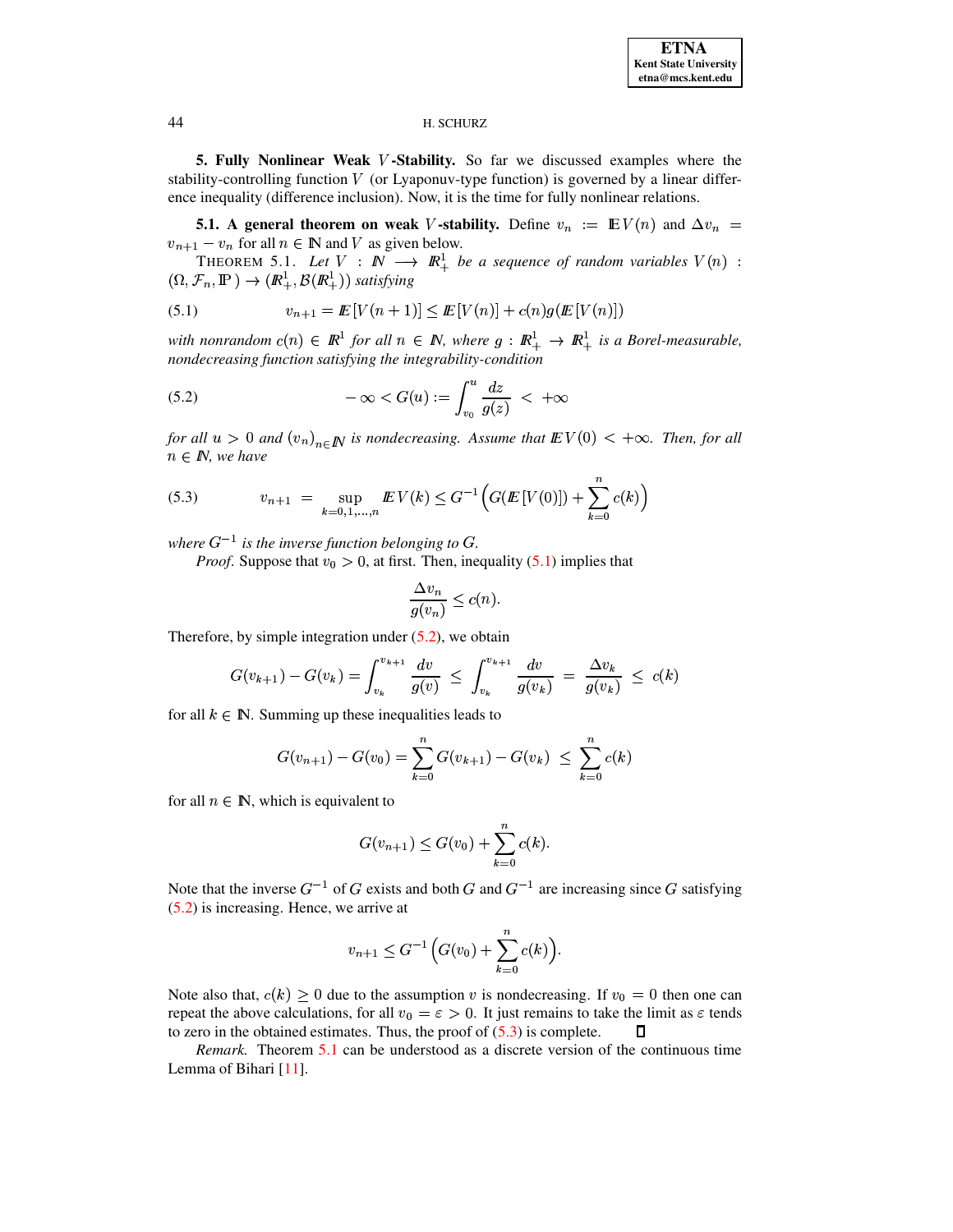#### <span id="page-18-1"></span>STABILITY OF NUMERICAL METHODS FOR SDES ALONG FUNCTIONALS

5.2. The discrete Girsanov-example (Pure diffusions). Girsanov [13] discussed the simplest examples of one dimensional Itô SDEs

$$
dX_t = \sigma([X_t]_+)^\alpha dW_t
$$

with  $X_0 \geq 0$  (a.s.) in view of its solutions and strong uniqueness. Without loss of generality, we may suppose that  $\sigma \geq 0$ . If  $\alpha \in [0,1]$  and  $\mathbb{E} X_0^2 < +\infty$  we obtain continuous time solutions which are martingales with respect to the  $\sigma$ -algebra generated by the driving Wiener process  $W = (W_t)_{t>0}$ . If  $\alpha = 0$  or  $\alpha \in [1/2, 1]$  these (nonanticipating) martingalesolutions are unique with probability one (by the help of Osgood-Yamada-Watanabe results, cf. Karatzas and Shreve  $[24]$ ). Due to the pathwise continuity, the nonnegative cone  $\mathbb{R}_+ = \{x \in \mathbb{R}^1 : x \geq 0\}$  is left invariant (a.s.). A nontrivial question is whether related numerical approximations are stable, converge to the underlying analytic solution and have the same invariance property. We are able to answer these problems. Here, we are only interested in stability and invariance (for convergence, see a forthcoming paper of the author). For this purpose, consider the balanced implicit methods

<span id="page-18-0"></span>
$$
(5.5) \t Y_{n+1} = Y_n + \sigma([Y_n]_+)^\alpha \Delta W_n + \sigma([Y_n]_+)^\alpha \Delta W_n | (Y_n - Y_{n+1}).
$$

<span id="page-18-5"></span>THEOREM 5.2. The BIMs (5.5) applied to Girsanov's SDE (5.4) with  $0 < \alpha < 1$ leave the nonnegative cone  $\mathbb{R}_+$  invariant (a.s.) and provide polynomially stable numerical sequences. More precisely, if  $\sigma > 0$ ,  $0 < EY_0^2 < +\infty$  and  $Y_0$  is independent of the  $\sigma$ algebra  $\mathcal{F} = \sigma\{W_t : t \geq 0\}$  then their second moments are strictly increasing as n increases and they are governed by

<span id="page-18-4"></span>(5.6) 
$$
I\!\!E[Y_n^2] \leq \left( (I\!\!E[Y_0^2])^{1-\alpha} + (1-\alpha)\sigma^2(t_{n+1}-t_0) \right)^{1/(1-\alpha)}
$$

*Proof.* Suppose that  $0 < \alpha < 1$ . At first we rewrite (5.5) as the explicit scheme

<span id="page-18-2"></span>(5.7) 
$$
Y_{n+1} = Y_n \frac{1 + \sigma([Y_n]_+)^{\alpha - 1} \Delta W_n + \sigma([Y_n]_+)^{\alpha - 1} |\Delta W_n|}{1 + \sigma([Y_n]_+)^{\alpha - 1} |\Delta W_n|}
$$

which immediately gives the a.s. invariance with respect to the nonnegative cone  $\mathbb{R}_+$ , provided that  $Y_0 \ge 0$  (a.s.). Therefore, we may drop the taking of positive part by  $[.]_+$  in the above form. Now, rewrite  $(5.7)$  as

(5.8) 
$$
Y_{n+1} = Y_n + \frac{\sigma(Y_n)^{\alpha} \Delta W_n}{1 + \sigma(Y_n)^{\alpha - 1} |\Delta W_n|}.
$$

Taking the square and expectation yields

<span id="page-18-3"></span>(5.9) 
$$
v_{n+1} := \mathbb{E}[Y_{n+1}^2] = \mathbb{E}[Y_n]^2 + \mathbb{E}\left[\frac{\sigma(Y_n)^{\alpha} \Delta W_n}{1 + \sigma(Y_n)^{\alpha-1}|\Delta W_n|}\right]^2.
$$

Thus, due to the positivity of all summands at the right hand side, we may conclude that the second moments  $(v_n)_{n \in \mathbb{N}}$  are nondecreasing and, in fact if  $\sigma > 0$ ,  $v_n$  is strictly increasing. It remains to apply Theorem 5.1. For this purpose, estimate  $(5.9)$  by Jensen's inequality for concave functions in order to obtain

$$
(5.10) \qquad v_{n+1} \le v_n + \sigma^2 \mathbb{E}[(Y_n)^{2\alpha} \Delta W_n] = v_n + \sigma^2 \mathbb{E}[(Y_n)^{2\alpha} \mathbb{E}[\Delta W_n | \mathcal{F}_n]]
$$

$$
(5.11) \t\t = v_n + \sigma^2 \mathbb{E}[(Y_n)^{2\alpha} \mathbb{E}[\Delta W_n]] \leq v_n + \sigma^2 (v_n)^{\alpha} \Delta_n.
$$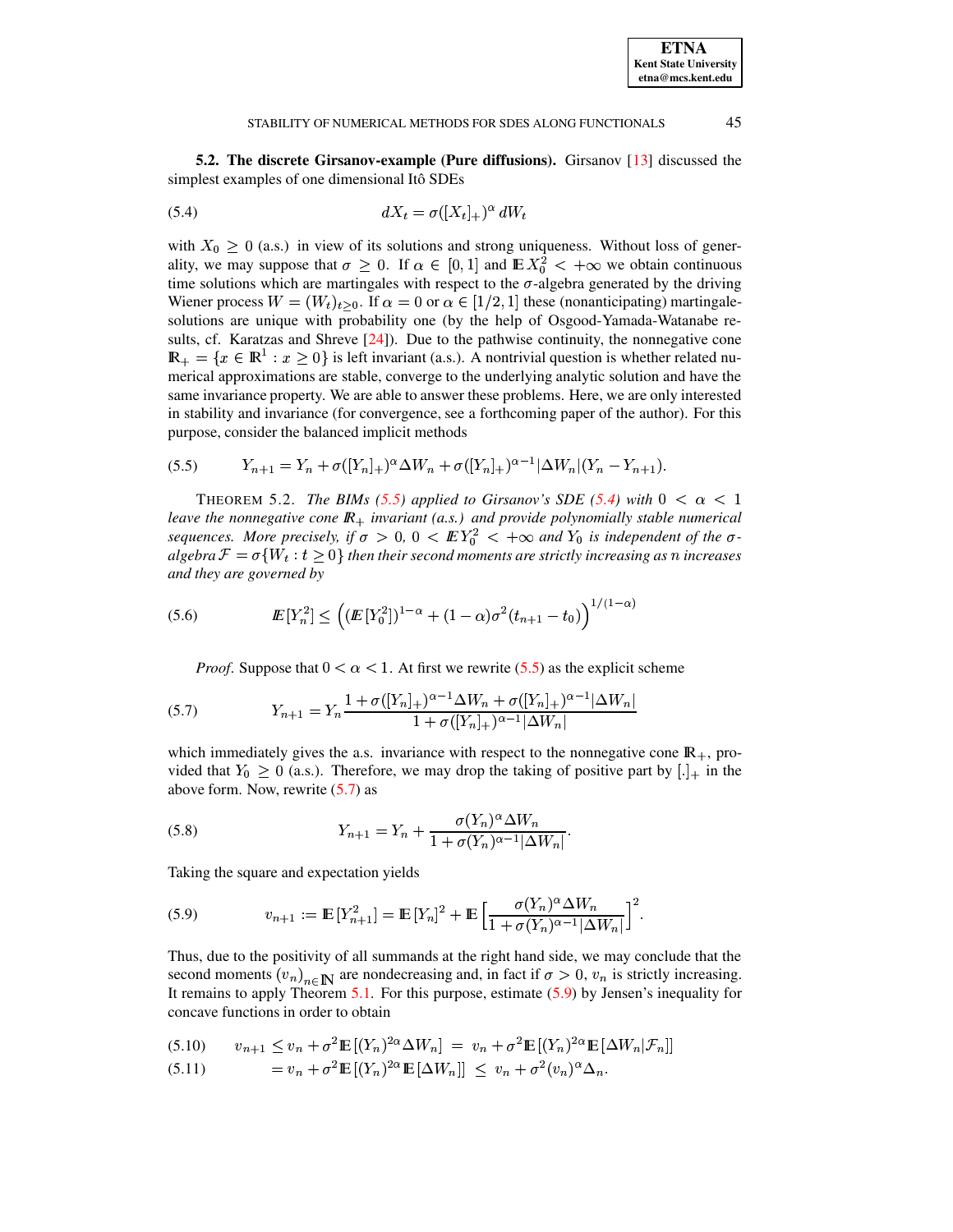Therefore, we may take  $V(x) = x^2$ ,  $g(z) = z^{\alpha}$ ,  $c(n) = \sigma^2 \Delta_n$  and apply Theorem 5.1 with the conclusion  $(5.3)$  in order to get to  $(5.6)$ . Note also that

$$
G(u) = \int_{v_0}^{u} \frac{dz}{g(z)} = \int_{v_0}^{u} \frac{dz}{z^{\alpha}} = \frac{z^{1-\alpha}}{1-\alpha} \Big|_{z=v_0}^{z=u} = \frac{u^{1-\alpha} - (v_0)^{1-\alpha}}{1-\alpha}
$$

$$
G^{-1}(z) = \left(z(1-\alpha) + v_0^{1-\alpha}\right)^{1/(1-\alpha)}.
$$

If  $v_0 = 0$ , then one can repeat the above calculations for  $v_0 = \epsilon > 0$ . It just remains to take the limit as  $\varepsilon$  tends to zero in the obtained estimates. Thus, the proof is complete. Л

Remark. One could also compare the moment evolutions of the explicit Euler method  $Y^E = (Y_n^E)_{n \in \mathbb{N}}$  with that of BIMs  $Y^B = (Y_n^B)_{n \in \mathbb{N}}$  governed by (2.8). Then, it is fairly<br>easy to recognize that  $\mathbb{E} (Y_n^B)^{2\kappa} \leq \mathbb{E} (Y_n^E)^{2\kappa}$  for all integers  $\kappa \in \mathbb{N}$ , provided that<br> $\mathbb{E} ($ preserve the a.s. invariance property with respect to the nonnegative cone  $\mathbb{R}_+$ . In fact, they exit that cone with positive probability, independently of the choice of any nonrandom step sizes  $\Delta_n$ . Summarizing, the underlying explicit solution to (5.4) has very similar analytic properties as BIMs  $(5.5)$ .

**5.3. Numerical experiments for Girsanov's SDE (5.4).** For illustration we conducted numerical experiments in computing trajectories and second moments of solutions to Itô SDE

<span id="page-19-0"></span>
$$
dX_t = 2\sqrt{[X_t]_+} \, dW_t
$$

with  $X_0 = 1.0$ . Hence, with  $\sigma = 2.0$  and  $\alpha = 0.5$ , we consider an example for a Girsanov SDE  $(5.4)$  and its discretization. Its discretization is done via the balanced implicit method  $(5.5)$  along equidistant grids on [0, 1] (for the sake of simplicity) with uniform mesh size  $h = 2^{-10}$ . The Gaussian increments  $\Delta W_n$  are generated by the well-known Polar-Marsaglia method, where we use a random initialization of the random seed coupled to the internal time clock in order to guarantee randomness of our results based on the built-in pseudo-random number generator for uniform distributed numbers in  $C$ . An appropriate C-code (run on a LINUX-operating machine) provides us the simulation results below. All computing was done in double precision and the data are plotted with GNUPLOT.

In figure 5.1, we recognize how the balanced implicit methods can follow the paths and restore nonnegativity pathwisely as the exact solution does. If one repeats simulations then one can confirm that the four trajectories, depicted in this figure, are rather typical for the Girsanov SDE with  $\alpha = 0.5$ . Some paths might converge to zero, some just fluctuate and some seem to explode. Recall that, the pathwise uniqueness of solutions to this SDE is still guaranteed by an application of the Watanabe-Yamada results, see Karatzas and Shreve [24].

Figure 5.2, shows the graphs of the 2nd moments and its estimate  $(5.6)$  from theorem 5.2. Clearly we can see the over estimation from the polynomial bound  $(5.6)$  having quadratic growth in  $t$  here. Again, we used the Polar-Marsaglia method to generate the Gaussian increments  $\Delta W_n$ . To check the accuracy of statistical moment estimation, we separated the sampling over the trajectories obtained from the first component and the second one of Polar-Marsaglia pairs  $(G_1, G_2)$  (recall that it always generates i.i.d. pairs of Gaussian pseudorandom numbers). The small deviation noticed between both estimates for the 2nd moment results from the use of finite sample sizes (in fact our choice is  $N = 10^5$  in the figure 5.2). However, if one repeats for larger sample sizes then this deviation caused by statistical errors will decrease as sample size N increases (with order  $O(\sqrt{N})$ , cf. standard limit theorems and law of large numbers). We have just used this information on statistical estimation to control the choice of reasonable sample sizes and to evaluate the goodness of our experiments.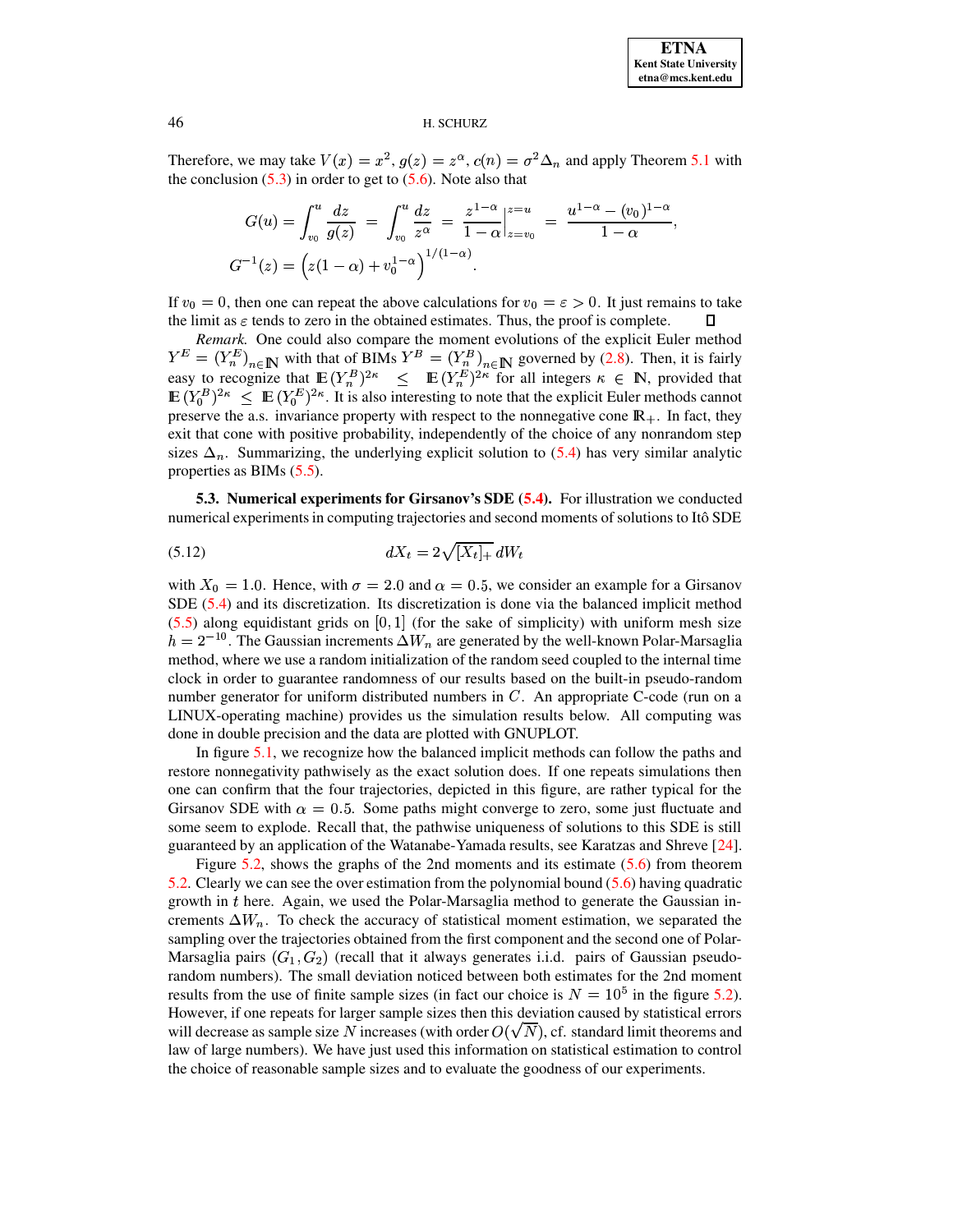



<span id="page-20-0"></span>FIG. 5.1. *Four trajectories of Girsanov SDE [\(5.12\)](#page-19-0).*



FIG. 5.2. *Estimation of 2nd moments of the discretization of Girsanov SDE [\(5.12\)](#page-19-0) compared to estimate [\(5.6\)](#page-18-4).*

<span id="page-20-1"></span>*A Few Final Remarks.* Despite the diversity of stability concepts treated in this paper, our investigations can not be complete. This is due to the large complexity of stochastic stability issues and the absence of the solution of the problem of the relevance of test equations for a significantly larger class of nonlinear SDEs (A thorough treatment of a stochastic version of Dahlquist's stability theory could not be found in the literature so far). Finally, it is also worth noting explicitly that stability investigations are fairly independent of the type of convergence of examined numerical method (the two types of weak and strong convergence have been established as the major ones in stochastic-numerical analysis). However, stability estimates are needed in any refined convergence analysis. So, we hope that we have shown both general theorems concerning several stability issues and its use by fairly simple examples of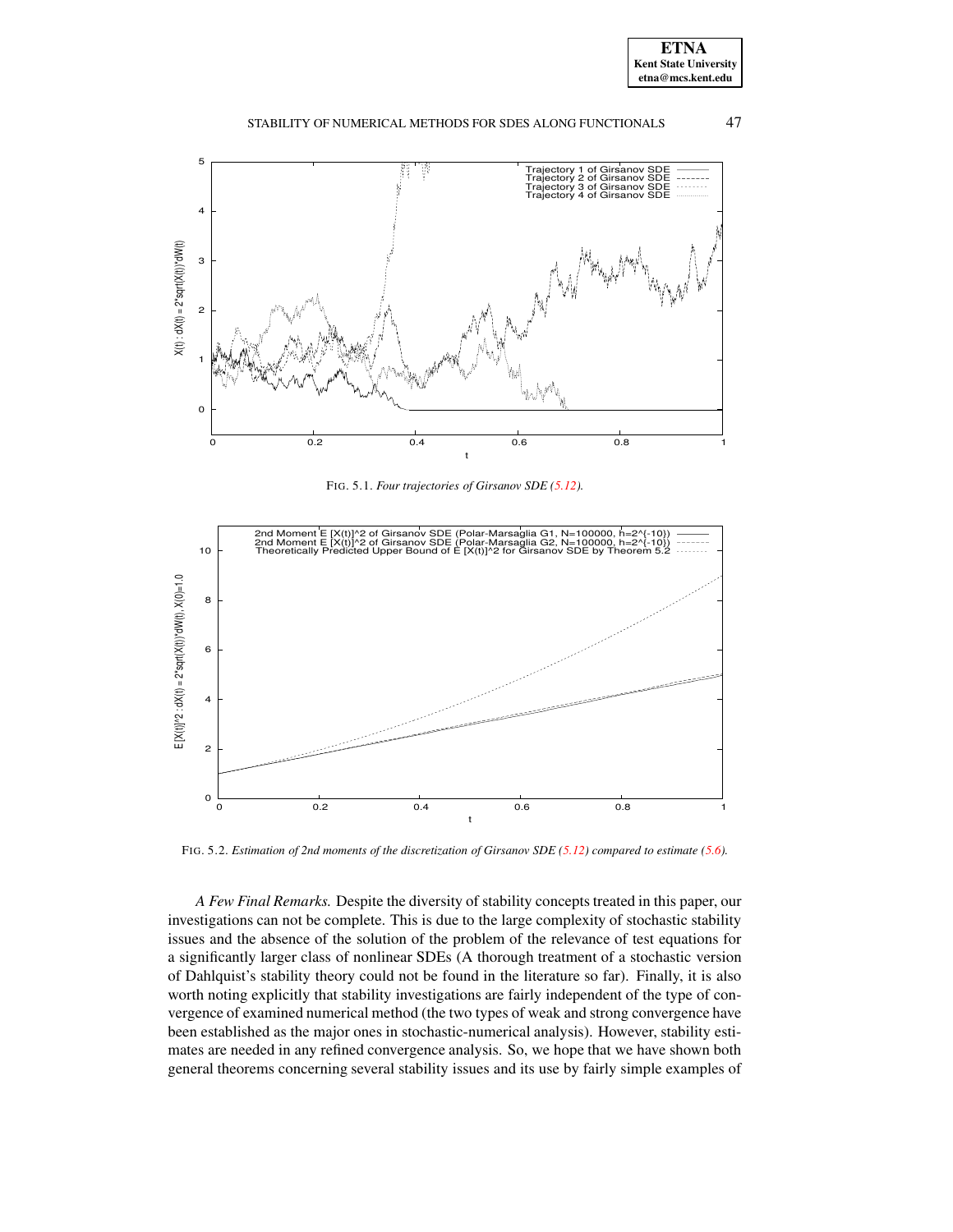numerical methods applied to ordinary SDEs - a fact which documents the use of this paper.

**Acknowledgments.** This paper has been presented at the conference on 'SPDEs: Numerics and Applications" in Edinburgh (SCOTLAND) in April 2003 and its presentation was supported by travel grants from EPSRC (UK).

### **REFERENCES**

- <span id="page-21-12"></span><span id="page-21-0"></span>[1] M. I. ABUKHALED AND E. J. ALLEN, *Expectation stability of second order weak numerical methods for stochastic differential equations*, Stochastic Anal. Applic., 20 (2002), No. 4, pp. 693–707.
- [2] L. ARNOLD, *Stochastic Differential Equations: Theory and Applications*, Krieger Publishing Company, Malabar, 1992 (reprint of the original, John Wiley and Sons, Inc. from 1974, German original, Oldenbourg Verlag from 1973).
- <span id="page-21-4"></span><span id="page-21-1"></span>[3] L. ARNOLD, *Random Dynamical Systems*, Springer-Verlang, Berlin, 1998.
- [4] S.S. ARTEMIEV, *The mean square stability of numerical methods for solving stochastic differential equations*, Russian J. Numer. Anal. Math. Modeling, 9 (1994), No. 5, pp. 405–416.
- <span id="page-21-10"></span><span id="page-21-3"></span>[5] S.S. ARTEMIEV and T.A. AVERINA, *Numerical Analysis of Systems of Ordinary and Stochastic Differential Equations*, VSP, Utrecht, 1997.
- [6] R. BOKOR-HORVA´ TH, *Stochastically stable one-step approximations of solutions of stochastic ordinary differential equations*, Appl. Numer. Math., 44 (2003), No. 3, pp. 299–312.
- <span id="page-21-11"></span>[7] A. BRYDEN and D.J. HIGHAM, *On the boundedness of asymptotic stability regions for the stochastic theta method*, BIT, 43 (2003), No. 1, pp. 1–6.
- <span id="page-21-5"></span>[8] K. BURRAGE, P.M. BURRAGE and T. MITSUI, *Numerical solutions of stochastic differential equations – implementation and stability issues*, J. Comput. Appl. Math., 125 (2000), No. 1-2, pp. 171–182.
- <span id="page-21-6"></span>[9] K. BURRAGE and T. TIAN, *A note on the stability properties of the Euler methods for solving stochastic differential equations*, New Zealand J. Math., 29 (2000), No. 2, pp. 115–127.
- <span id="page-21-18"></span><span id="page-21-17"></span>[10] W. BECKNER, *Inequalities in Fourier analysis*, Ann. of Math., (2)102 (1975), pp. 159–182.
- [11] I. BIHARI, *A generalization of a lemma of Bellman and its application to uniqueness problems of differential equations*, Acta Math. Acad. Sci. Hung., 7 (1956), pp. 81–94.
- <span id="page-21-19"></span><span id="page-21-16"></span>[12] J. A. CLARKSON, *Uniformly convex spaces*, Trans. Amer. Math. Soc., 40 (1936), No. 3, pp. 396-414.
- [13] I. V. GIRSANOV, *An example of non-uniqueness of the solution of the stochastic equation of K. Ito*, Theor.
- <span id="page-21-2"></span>Probab. Appl., 7 (1962), pp. 325–331. [14] S.K. GODUNOV and V.S. RYABENKII, *Difference Schemes: An Introduction to the Underlying Theory*, North-Holland, Amsterdam, 1987.
- <span id="page-21-14"></span>[15] R.Z. HASMINSKII, *Stochastic Stability of Differential Equations*, Sijthoff & Noordhoff, Alphen aan den Rijn, 1980.
- <span id="page-21-7"></span>[16] D. B. HERNANDEZ and R. SPIGLER, *Convergence and stability of implicit Runge-Kutta methods for systems with multiplicative noise*, BIT, 33 (1993), pp. 654–669.
- <span id="page-21-9"></span><span id="page-21-8"></span>[17] D.J. HIGHAM, <sup>t</sup>*-stability and stochastic mean-square stability*, BIT, 40 (2000), No. 2, pp. 404–409.
- [18] D.J. HIGHAM, *Mean-square and asymptotic stability of the stochastic Theta method*, SIAM J. Numer. Anal., 38 (2001), No. 3, pp. 753–769.
- <span id="page-21-13"></span>[19] N. HOFMANN and E. PLATEN, *Stability of weak numerical schemes for stochastic differential equations*, Comput.Math. Appl., 28 (1994), No. 10-12, pp. 45–57.
- [20] Y.Z. HU, *Semi-implicit Euler-Maruyama scheme for stiff stochastic equations*, in Stochastic Analysis and Related Topics V: The Silivri Workshop (held in Silivri, Norway, July 18-29, 1994), Koerezlioglu, H. et al., eds., Progr. Probab., 38, Birkhäuser Boston, Boston, 1996, pp. 183-302.
- [21] K. ITOˆ, *Stochastic integral*, Proc. Imp. Acad. Tokyo, 20 (1944), pp. 519–524.
- [22] K. ITOˆ, *On a formula concerning stochastic differential equations*, Nagoya Math. J., 3 (1951), pp. 55–65.
- <span id="page-21-20"></span>[23] J. JACOD AND P. PROTTER, *Probability Essentials*, Springer, New York, 2000.
- [24] I. KARATZAS AND S. SHREVE, *Brownian Motion and Stochastic Calculus*, Springer, New York, 1988.
- [25] P.E. KLOEDEN, E. PLATEN AND H. SCHURZ, *Numerical Solution of SDEs Through Computer Experiments*, First edition, Springer, Berlin, 1994 (Third corrected printing, 2003).
- [26] A.N. KOLMOGOROV, *Grundbegriffe der Wahrscheinlichkeitsrechnung* (in German, reprint of the 1933 edition), Springer, Berlin, 1977, also *Foundations of the Theory of Probability*, Chelsea Publishing Company, New York, 1950.
- [27] T.G. KURTZ AND P. PROTTER, *Wong-Zakai corrections, random evolutions, and simulation schemes for SDE's*, in Stochastic Analysis, Proc. Conf. Honor Moshe Zakai 65th Birthday, Haifa/Isr., 1991, pp. 331– 346.
- [28] P.D. LAX and R.D. RICHTMEYER, *Survey of the stability of linear finite difference equations*, Comm. Pure Appl. Math., 9 (1956), pp. 267–293.
- <span id="page-21-15"></span>[29] X. MAO, *Stochastic Differential Equations & Applications*, Horwood Publishing Ltd., Chichester, 1997.